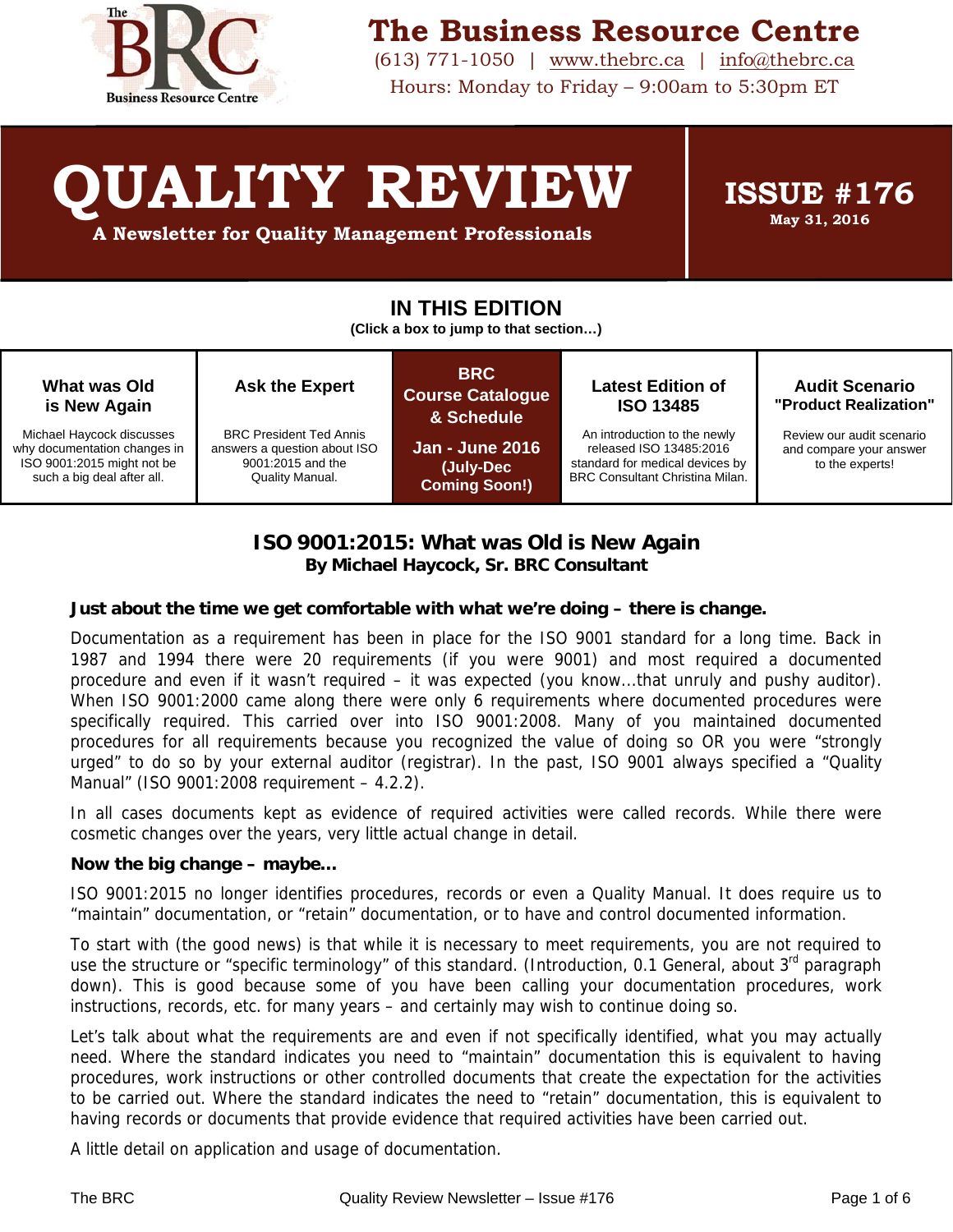A Quality Manual is not specifically identified or required. My opinion however, is that the Quality Manual is the means to link all requirements of the standard and the Quality Management System together. This "policy" manual details the requirements of the standard (because it is your policy to do so). Policy is the upper level of expectations when you are using the standard to identify the requirements to which you apply your system. This policy then provides the common link to the procedures (who, what, where, when, why) and the work instructions (how) you actually carry on the work of the organizations.

I have had a "mostly" gentle argument (with others) over the years that the Quality "policy" Manual may actually be a close mirror image of the standard – and if that is the case then why would it be necessary. In the past this was moot because you were required to have a manual (regardless of how constructed).

I still prefer this structure because most people in the organization never actually use, or have access to, the standard. As previously described the "manual" is a document that should allow anyone, regardless of their understanding of the standard, to access any part of the system needed for any reason. It only needs be created once, and if kept sufficiently generic would never have to be revised until the standard changed again.

The detail of these requirements, when kept in procedures or work instructions, are much simpler to change or control. Without the detail in the procedures and work instructions, this manual is a document that could be shared with customers, interested parties and throughout the organization. While it represents the system used by the organization, created properly it does not...and should not...compromise any sensitive information.



**Procedures** will still be necessary to detail the who, what, where, when and why. Much of what you already have may still be used. The manual (using the ISO 9001:2015 numbering) may be used extensively to link to your current procedures. After trying a number of different methods, I have found this to be most simple and effective. Where there are work instructions to support the procedures they may be referenced (identified as "maintain" documentation 4.4.2a).

**Work instructions** are mostly the "how", and if used should be linked back to procedures. Documentation should be developed so the detail for information is only provided in one place. Less opportunity for conflicting information – more opportunity for simple control and change (managed the same as procedures.)

**Records** are documents that provide evidence supporting the activities actually carried out (identified as "retain" documented information or documentation – 4.4.2b).

There are a variety of word combinations used for documents and documentation.

Repeating, for clarity:

4.4.2a) Maintain – procedures, work instructions or other doc's providing expectation

4.4.2b) Retain – records – documents providing evidence

The standard does not use the words "manual", "procedures", "records", etc. Can you? Of course! The standard and more specifically the system to which it relates when applied to "your" system - belongs to your organization. While you have to cover the requirements, you do not have to use their terminology or structure (ISO 9001:2015, Introduction, 0.1 General, pg vi). My preference is to use the standard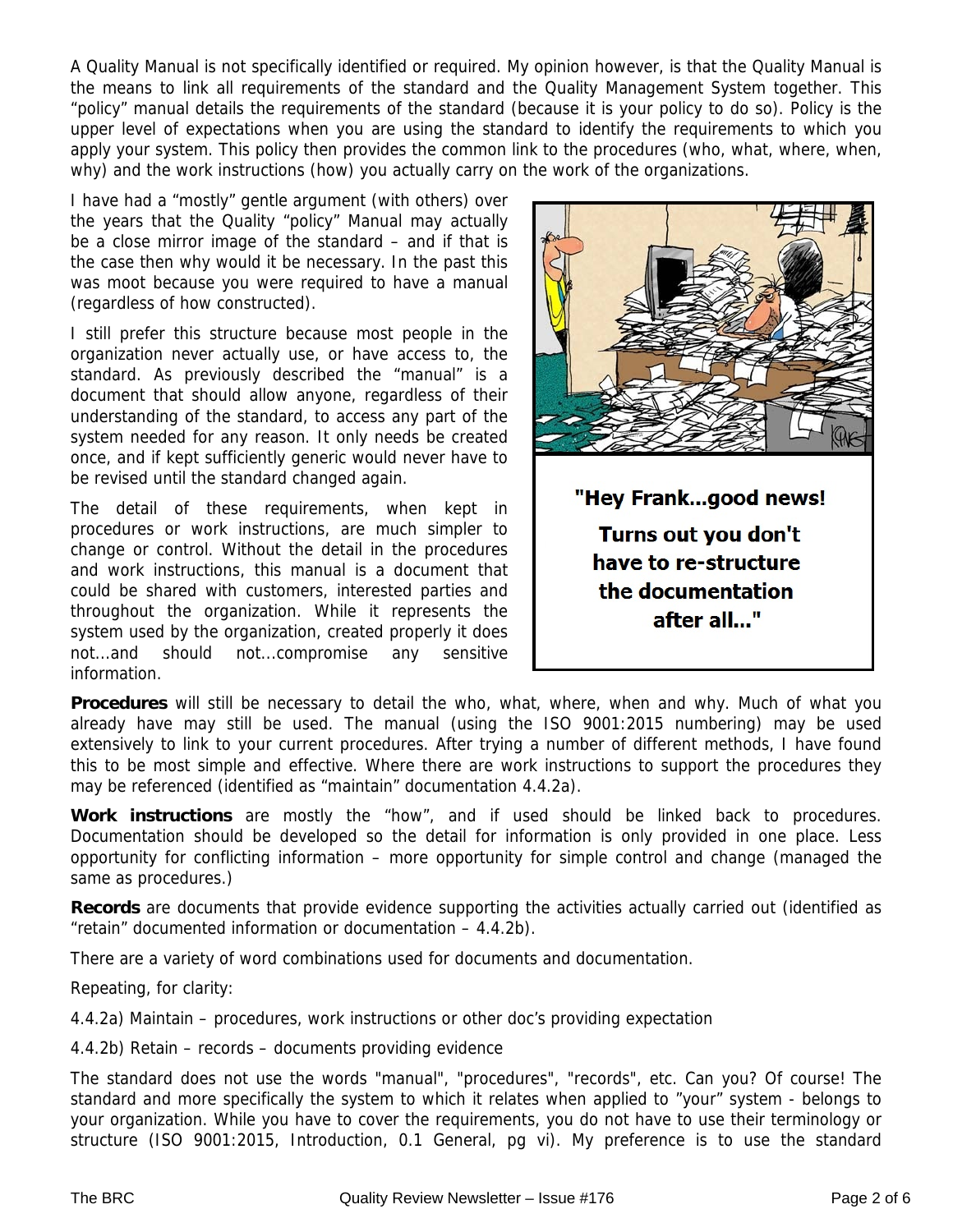<span id="page-2-0"></span>terminology because I "teach" and "do" and want to avoid any confusion. You should do what will be most understood and will create the least confusion.

Just for clarity – you can always do more than is required. (You are then responsible for this, of course.) We have seen concern that because a Quality Manual wasn't a specific requirement that it was something not allowed and could not be included. Absolutely not the case - the standard is the base and as long as that is in place, you can build anything else you wish. Again – what you build, you are responsible for.

The means by which you address these requirements is still up to you. Hard copy, electronic and any combination of these methods are possible. Processes are required to be identified but this should be in the detail and by the means most valuable to you including flow charts, process mapping or simple words.

There are definite and distinct changes to the ISO 9001:2015 standard. This does not prevent you from using the best tools and methods available to you – including what has worked for you in the past. We are always available to answer your questions.

#### **A little something from the past...**

In the rugged veldt of South Africa, the lion and antelope awaken from their night's sleep. The lion knows it must run faster than the antelope or starve. The antelope knows it must run faster than the lion or be eaten. Regardless of whether you are the lion or the antelope, in the morning the one thing you know – you must be running. Seemed appropriate...



# **Latest Edition of ISO 13485 By Christina Milan (CPA, CMA, CMC), BRC Quality Consultant**

The latest edition of ISO 13485, the internationally recognized quality management systems standard for the medical device industry was published in March 2016. Its primary objective is to facilitate harmonized medical device regulatory requirements. This new revision will bring the standard up to date with the evolving European requirements and other international regulatory changes that have occurred since the previous revision in 2003.

The previous edition of ISO 13485:2003 was based on the old ISO 9001:2000 standard, the new one is based on ISO 9001:2008 process model approach and is a management systems standard specifically developed for the manufacture of medical devices.

Let's review some key changes/requirements to ISO 13485;

- You can exclude any requirement in sections 6, 7, or 8 if you can justify doing so because of the nature of your activities or products.
- There is an increased focus regarding feedback mechanisms.
- Risk management and risk based decision making are included throughout the quality management system. You're expected to apply risk management methods and techniques to all QMS processes including outsourced processes.
- Additional requirements related to complying with all applicable regulations. You're now required to set objectives for meeting regulatory requirements (in addition to setting objectives for meeting product requirements).
- Additional requirements and clarity with regard to validation, verification, and design activities; the standard now wants you to think about how to verify and validate medical devices that connect to, or interface with, other medical devices.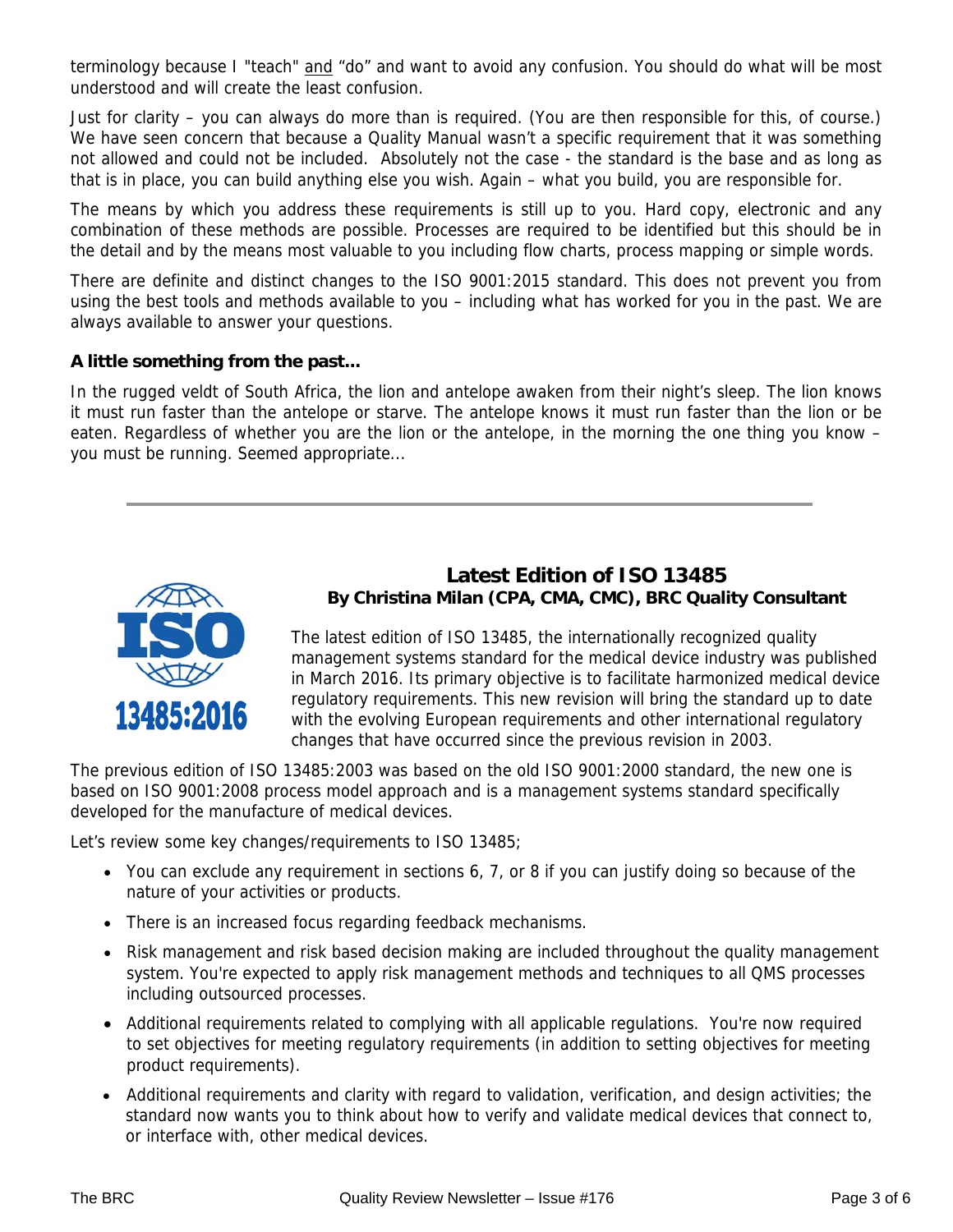- Requirements to consider risk management outputs, to clarify product usability and safety requirements, and to make sure that input requirements can be verified or validated.
- Requirements to establish your product handling, storage, measuring, revalidation, and traceability requirements.
- More explicit requirements for software validation for different applications.
- While both standards expect you to establish a special file for each type of medical device, in the new standard you're now expected to include a description of each medical device or family of devices and to include all associated specifications, procedures, and records.
- Requirements to record supplier monitoring and re-evaluation activities and to consider privacy regulations when you develop methods for protecting confidential health information.
- Requirements to think about the safety and performance of your products and the associated training needs of product users, and to verify that regulatory requirements will be met and user training will be available before you agree to supply products to customers.
- In the servicing section you're required to analyze servicing records in order to identify servicing complaints and improvement opportunities.
- In addition to having to maintain the suitability and effectiveness of your QMS, you're now expected to maintain the safety and performance of your products whenever improvements are being considered.

Hopefully this will be useful to assist you in updating your management systems.

### **What can you do NOW to help your organization get ready for ISO 13485:2016?**

**Introductory training courses** are coming soon. Watch for announcements and schedules...

**Transitioning to ISO 13485:2016 (1 Day)** 

Focused on the transition to new requirements, and is intended for existing ISO 13485 companies with prior knowledge of ISO 13485:2003.

#### **Understanding & Implementing ISO 13485:2016 (2 Days)**

Does not assume existing knowledge of ISO 13485:2003 and reviews the requirements of an ISO 13485:2016 QMS and the steps required for implementation.

#### **Obtain a copy of the ISO 13485:2016 Standard**

Purchase a licensed copy of the standard from:

# **RESEARCH**

**TRAIN** 

**[TechStreet](http://www.techstreet.com/standards/iso-13485-2016?sid=goog&gclid=CPzY3PmMgs0CFQIOaQodQzMN6w&product_id=1911165)** 

[ISO Standards Store](http://www.iso.org/iso/home/store/catalogue_tc/catalogue_detail.htm?csnumber=59752)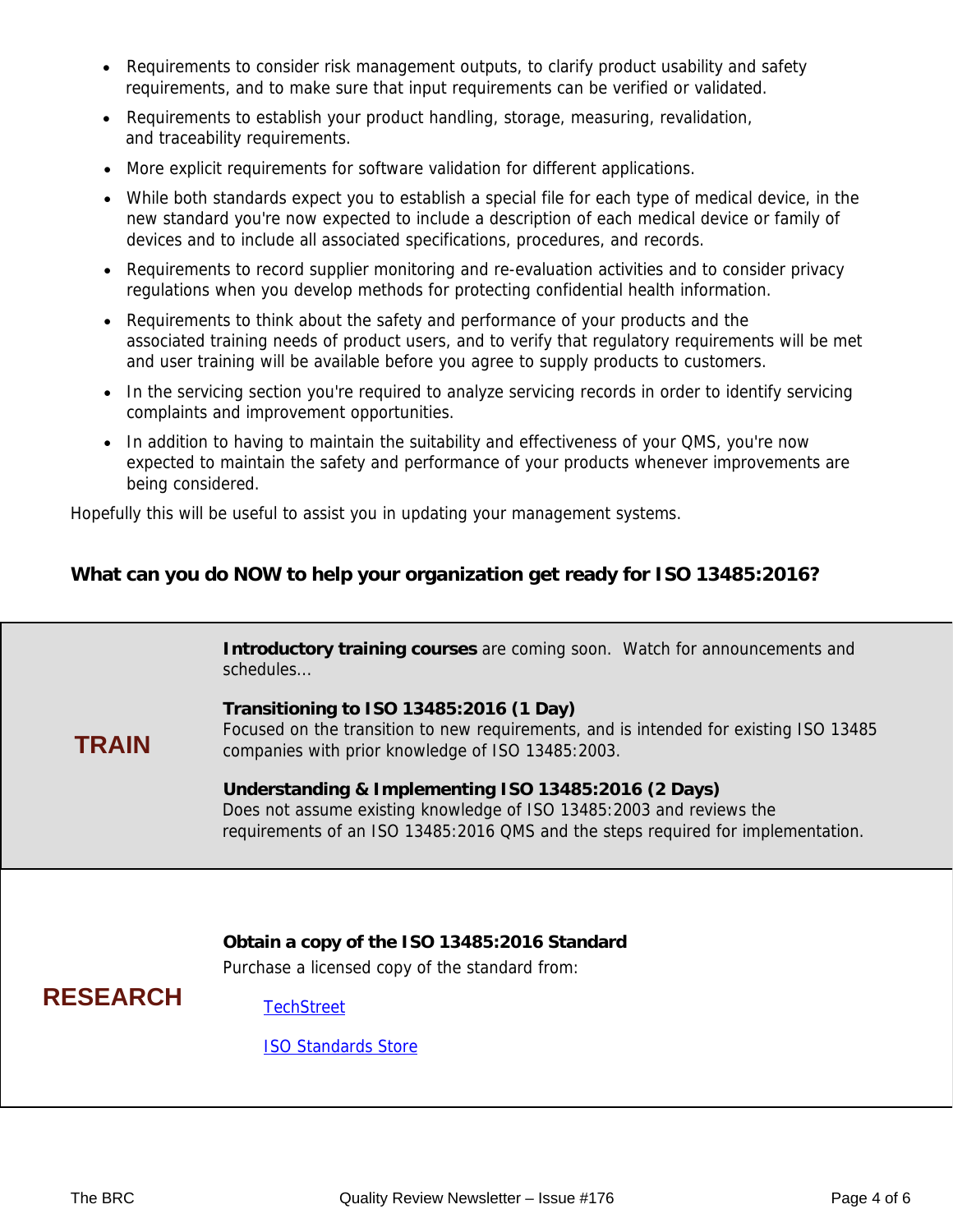<span id="page-4-0"></span>



# **Ted Annis**

# **Quality Manual Required?**

# **Q:**

We already have a Quality Assurance Manual in place but it is my understanding that in ISO 9001:2015 there is no longer a requirement for a manual. How do we handle this transition? Our ISO 9001:2008 standards are currently kept in our Quality Manual. If a manual is no longer required for ISO 9001:2015, where are we to keep our standards?

#### **- Anonymous**

# **A:**

It is true that ISO 9001:2015 does not require a Quality Manual BUT that doesn't mean that you can't have one. The "Quality Manual" from 9001:2008 is basically a method of organizing your quality system's documentation to ensure that everything is in one place and accessible. In the past decade, technology has changed and grown, and the ways in which organizations maintain information continues to evolve. In 2008 the vast majority of companies kept everything on paper, and so a Quality Manual made perfect sense. As technology has evolved, many companies are looking to do away with paper...and many are finding creative ways to document their policies, procedures and work instructions.

You will notice that the 9001:2015 standard has also removed the term "documentation" and replaced it with "documented information". The word "documentation" typically means paper records, whereas "documented information" can refer to a wide variety of things - flowcharts, graphs, pictures, diagrams, videos, etc. This shift in the 2015 standard is intended to embrace this evolution and offer you the flexibility to document things in the manner that suits you best. Believe it or not, some organizations have replaced all their work instructions with videos that demonstrate the proper steps (this obviously works well in manufacturing, but can also work well when companies create videos of how to complete forms or carry out administrative steps on computer software, etc.). Or maybe you want to replace some of your written procedures with flowcharts that are more visual and easier/quicker for employees to interpret. With the change in 2015 you don't have to try to retain all of this documented information within a traditional "Quality Manual".

The 2015 standard, in a number of places, indicates that certain types of documented information must be retained. As long as you are retaining this information in a format and method that works for you...you will meet the requirements. You are not required to scrap your Quality Manual if you find it to be an effective method of organizing your documented information. You can keep the structure just as it has been, and you can continue to store copies of standards there as well. Should you choose to scrap the Quality Manual then there are a number of places to keep the standards - with quality records, with corporate policies/procedures, or even as an electronic document stored on a file server, etc.

#### **- Ted Annis, BRC President**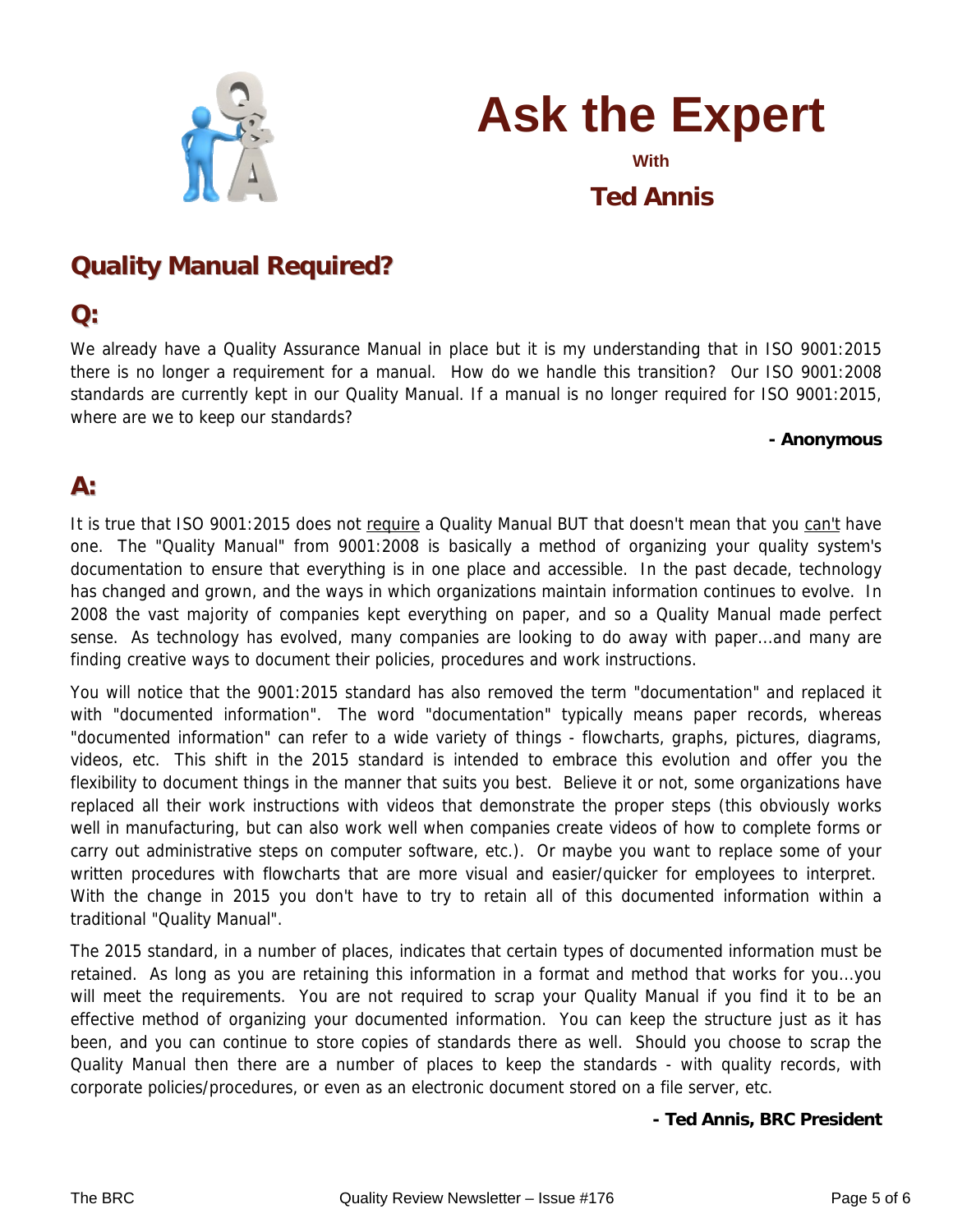<span id="page-5-0"></span>

# **Lynn Clyde**



The following is a typical auditing scenario that might be found when auditing an ISO 9001:2008 quality management system for clause 7.1 Planning of product realization. Read the scenario to determine if you think it would be conforming or nonconforming, then read the answer and explanation.

#### **Support Information - ISO 9001:2008 Clause 7.1**

The organization shall plan and develop the processes needed for product realization. Planning of product realization shall be consistent with the requirements of the other processes of the quality management system (see 4.1).

In planning product realization, the organization shall determine the following, as appropriate:

- a) quality objectives and requirements for the product;
- b) the need to establish processes and documents, and to provide resources specific to the product;
- c) required verification, validation, monitoring, measurement, inspection and test activities specific to the product and the criteria for product acceptance;
- d) records needed to provide evidence that the realization processes and resulting product meet requirements (see 4.2.4).

The output of this planning shall be in a form suitable for the organization's method of operations.

NOTE 1 A document specifying the processes of the quality management system (including the product realization processes) and the resources to be applied to a specific product, project or contract can be referred to as a quality plan.

NOTE 2 The organization may also apply the requirements given in 7.3 to the development of product realization processes.

#### **Scenario**

When interviewing the operations manager, the auditor asked to see information on production planning. Specifically, she wanted to see quality objectives for every product they made. The operations manager said that they developed quality objectives on a line by line basis but not for each product, although they did have a product specification document for each product. The auditor felt they should have objectives for each product.

#### **Answer**

Conforming

#### **Explanation**

The standard states that quality objectives and requirements for the product shall be determined "as appropriate". This provides flexibility for the organization to set objectives as they see fit. Some companies do this on a product by product basis, on a product line basis, a project basis, or an overall business basis. The extent and type of planning that is done will be dependent upon many factors: size of the organization, complexity of the product and processes, quantity of the product produced, type of industry, regulations, education level of employees, etc.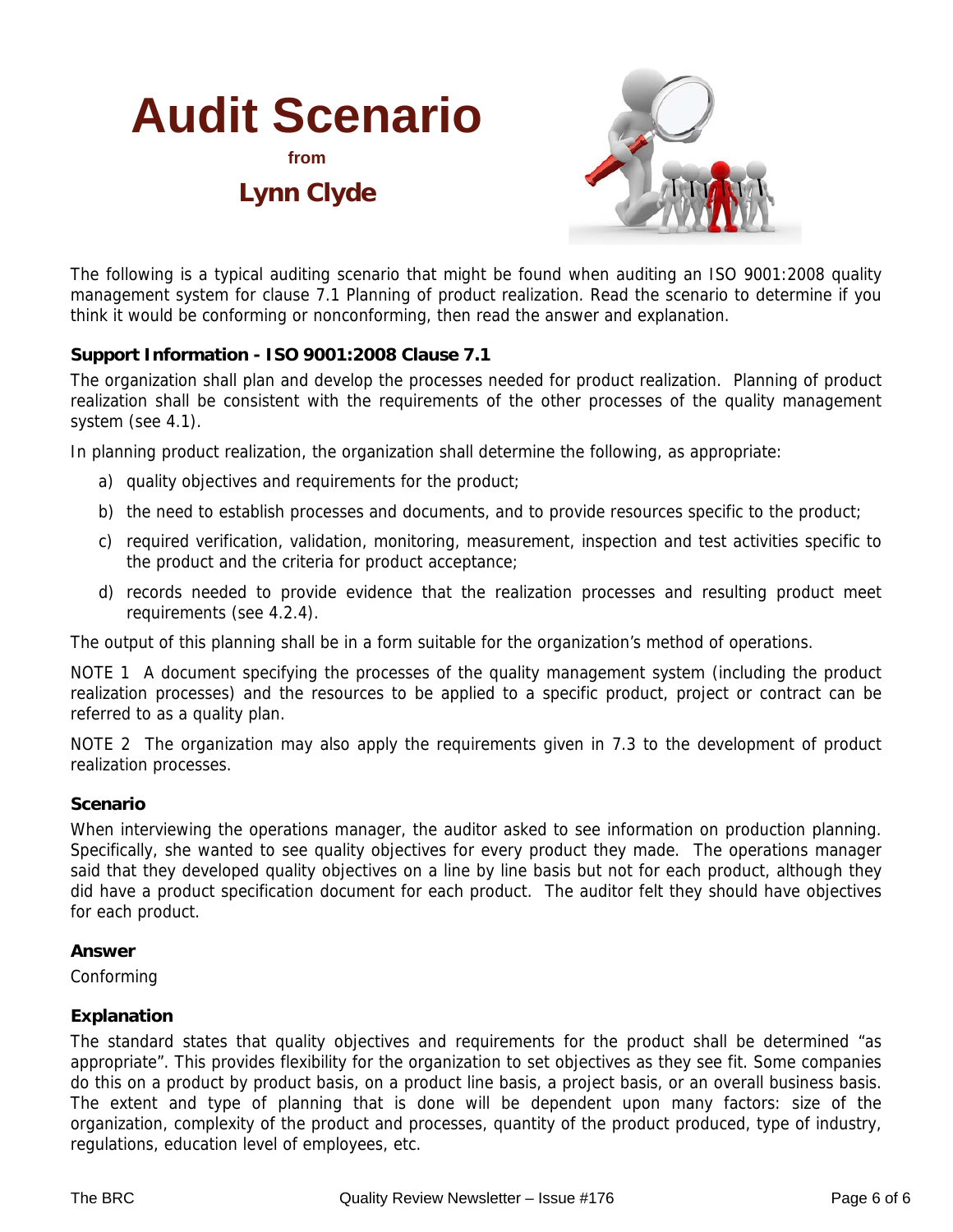

# **COURSE CATALOGUE & SCHEDULE January - June 2016**

# **UNLEASH YOUR POTENTIAL...**

... with skills that empower your team.



# **The Business Resource Centre**

(888) 535-1401 | www.thebrc.ca | info@thebrc.ca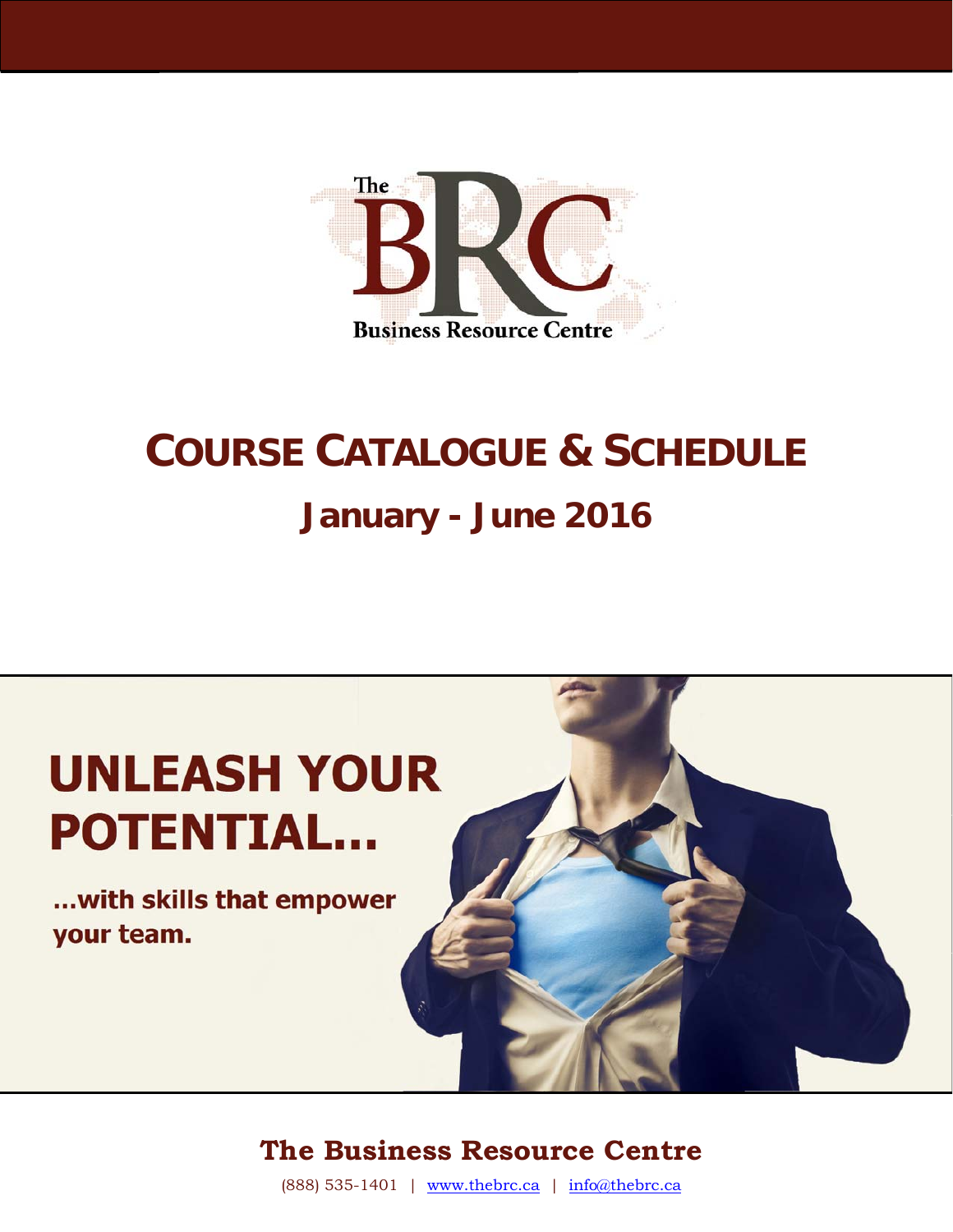# COURSE CATALOGUE & SCHEDULE

Click on a category below to learn more about our courses, training schedule and other services.



managers and staff throughout the organization.



Leadership Skills [Time & Communication](#page-26-0)  Teamwork & Conflict Managing Change Project Management



Auditing **Consulting** Documentation Implementations [QMS Management](#page-27-0) 

<span id="page-7-0"></span>l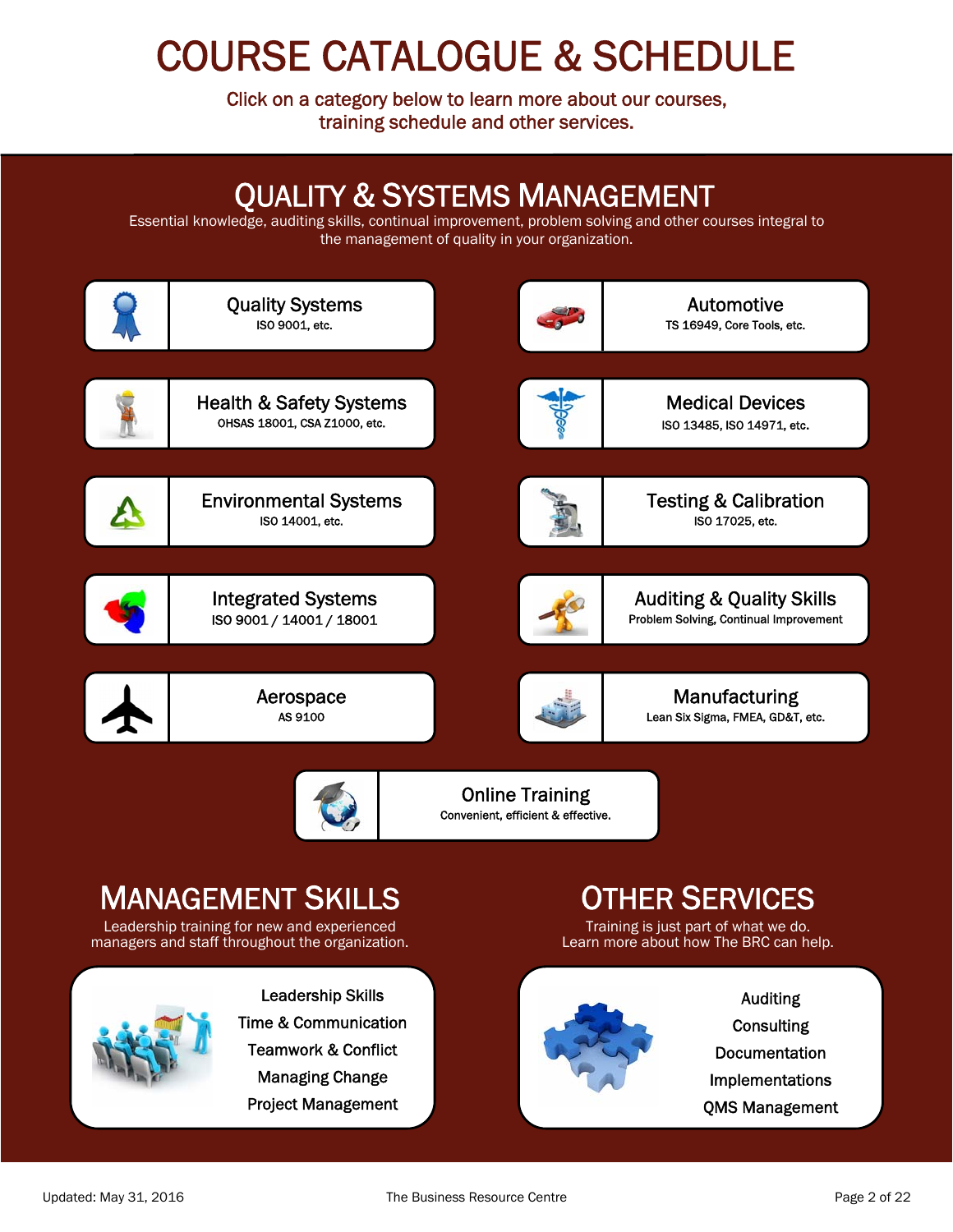# **Quality Management**

<span id="page-8-0"></span>Quality Management Systems provide the organizational structure, policies, procedures, processes and resources required to manage the quality of your product/service and meet customer requirements.

**ISO 9001** is by far the world's most established and utilized standard for quality management. It is currently under revision, with the new edition scheduled to be available by the 4th quarter of 2015.

# **Transitioning to ISO 9001:2015**

The ISO 9001 standard is updated every several years to ensure that your Quality Management System is helping you to stay relevant in the marketplace and continuing to offer you the best available practices.

Review this section for basic info on your timeline for transitioning and the steps you can take, including training courses available now. For more information and resources, vis[it www.thebrc.ca.](mailto:info@thebrc.ca) 

# **Transition Timeline**

The ISO 9001:2015 international standard is due for final release in September 2015. Organizations have 3 full years from the date of release to update their QMS to the new requirements.



# **Steps to Take**

**Review the available BRC courses**, including an Understanding Requirements for management, stakeholders and quality staff, as well as Implementing Changes for the key members of your transition team.



**Consider on-site training...**a cost -effective way to educate your entire team, define your transition project, and discuss the unique challenges and approaches required in your organization.



#### **Request our ISO 9001:2015 Implementation Toolkit,**

a handy guide on steps to understanding, implementing and communicating the new requirements within your organization.



**Consider The BRC for specialized services to assist with implementation.** In addition to public and on-site training, we offer Gap Analysis audits, documentation revision/review, Internal Audits, consulting advice and more.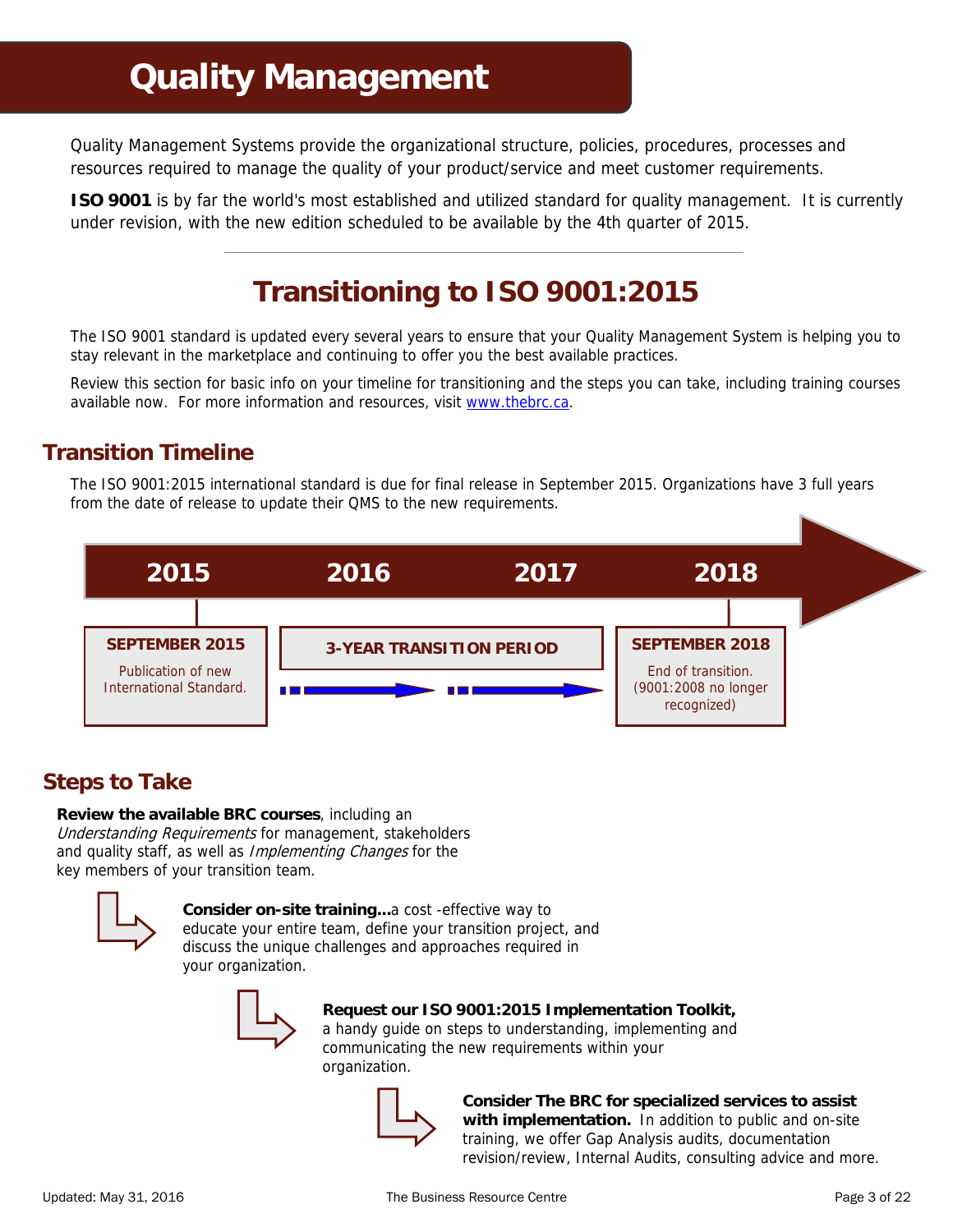# **Understanding & Implementing ISO 9001:2015**

2 Days of training that deliver a solid understanding of the new ISO 9001:2015 requirements **and** practical guidance on tools and approaches to update your QMS.



| <b>Duration: 2 Days</b>      | Day 1 - Understanding Requirements of ISO 9001:2015<br>Learn the new standard through immersive hands-on exercises and discussion.                                                        |                             |  |  |                                   |
|------------------------------|-------------------------------------------------------------------------------------------------------------------------------------------------------------------------------------------|-----------------------------|--|--|-----------------------------------|
| Cost: $$1,050$ \$950         |                                                                                                                                                                                           |                             |  |  |                                   |
| <b>CEUs: 1.6</b>             | Day 2 - Implementing of Changes to ISO 9001:2015<br>Review approaches and techniques for implementing the key changes (risk-based<br>thinking, documented information, leadership, etc.). |                             |  |  |                                   |
| Feb. $1 - 2$ Mississauga, ON |                                                                                                                                                                                           | Apr. 28 - 29 Saint John, NB |  |  | <b>Jun. 2 - 3</b> Mississauga, ON |
| Feb. 22 - 23 Halifax, NS     |                                                                                                                                                                                           | Apr. 28 - 29Scarborough, ON |  |  | <b>Jun. 6 - 7Ottawa, ON</b>       |

|                                  | <b>May 5 - 6</b> Guelph, ON <b>Jun. 6 - 7</b> Calgary, AB | <b>Feb. 25 - 26</b> Ottawa, ON    |
|----------------------------------|-----------------------------------------------------------|-----------------------------------|
| <b>Jun. 8 - 9</b> Saskatoon, SK  | <b>May 5 - 6</b> London, ON                               | <b>Feb. 25 - 26</b> Montreal, QC  |
| <b>Jun. 7 - 8</b> Vancouver, BC  | May $5 - 6$ Burlington, ON                                | Mar. 23 - 24 Calgary, AB          |
| <b>Jun. 20 - 21</b> Sudbury, ON  | May 12 - 13Halifax, NS                                    | <b>Mar. 23 - 24 Vancouver, BC</b> |
| <b>Jun. 27 - 28</b> Edmonton, AB | <b>Jun. 9 - 10</b> Windsor, ON                            | Mar. 31 - Apr. 1 Belleville, ON   |
|                                  | May 18 - 19Montreal, QC                                   | <b>Apr. 11 - 12Victoria, BC</b>   |
|                                  | $\Delta$ pr. 28 - 29 Femonton AB May 25 - 26 Minnipeg MB  |                                   |

| Feb. 22 - 23 Halifax, NS         | Apr. 28 - 29Scarborough, ON |
|----------------------------------|-----------------------------|
| Feb. 25 - 26 Ottawa, ON          | May 5 - 6 Guelph, ON        |
| Feb. 25 - 26 Montreal, QC        | May 5 - 6 London, ON        |
| Mar. 23 - 24 Calgary, AB         | May $5 - 6$ Burlington, ON  |
| Mar. 23 - 24 Vancouver, BC       | May 12 - 13Halifax, NS      |
| Mar. 31 - Apr. 1  Belleville, ON |                             |
| Apr. 11 - 12Victoria, BC         | May 18 - 19 Montreal, QC    |
| Apr. 28 - 29Edmonton, AB         | May 25 - 26 Winnipeg, MB    |
|                                  |                             |

| <b>Jun. 2 - 3</b> Mississauga, ON |
|-----------------------------------|
| Jun. 6 - 7Ottawa, ON              |
| <b>Jun. 6 - 7</b> Calgary, AB     |
| Jun. 8 - 9 Saskatoon, SK          |
| Jun. 7 - 8 Vancouver, BC          |
| <b>Jun. 20 - 21 </b> Sudbury, ON  |
| Jun. 27 - 28  Edmonton, AB        |
|                                   |

**Get Full Course Details and Register Online** 

#### **Courses also available separately...**

#### **Understanding Requirements of ISO 9001:2015**

| An in-depth study of the new ISO 9001:2015 standard for Quality Management Systems. Understand the revised<br>structure of the standard and learn the new requirements through hands-on exercises and class discussion. Critical<br>knowledge for leadership, management and quality team members who need to understand the new requirements.     | <b>Duration: 1 Day</b><br><b>Cost: \$525</b><br><b>CEUs: 0.8</b> |  |
|----------------------------------------------------------------------------------------------------------------------------------------------------------------------------------------------------------------------------------------------------------------------------------------------------------------------------------------------------|------------------------------------------------------------------|--|
| <b>Dates - Day 1 of 2-day sessions listed above.</b>                                                                                                                                                                                                                                                                                               |                                                                  |  |
| Implementation of Changes to ISO 9001:2015                                                                                                                                                                                                                                                                                                         |                                                                  |  |
| Practical quidance on updating your ISO 9001 QMS to meet the new 2015 requirements. Approaches and<br>techniques for implementing the key changes (risk-based thinking, documented information, leadership, etc.), review of<br>the implementation process, and quidance on how to use a Gap Analysis to create an action plan for implementation. | <b>Duration: 1 Day</b><br><b>Cost: \$525</b>                     |  |
| <b>Prerequisite</b> - Understanding Requirements of ISO 9001:2015                                                                                                                                                                                                                                                                                  | <b>CEUs: 0.8</b>                                                 |  |

**Dates -** Day 2 of 2-day sessions listed above.

# **ISO 9001:2015 Internal Auditor**

Building on knowledge acquired through previous training in ISO 9001:2015 requirements, this course delivers the practical knowledge required to conduct internal audits of an ISO 9001:2015 QMS. A review of ISO 9001:2015 requirements is followed by information on how to conduct audits in accordance with ISO 19011:2011 - Guideline for Auditing Management Systems.

| May 24 - 25Saskatoon, SK            | <b>Feb. 25 - 26</b> Mississauga , ON |
|-------------------------------------|--------------------------------------|
| May 26 - 27 Vancouver, BC           | Mar. 10 - 11 Halifax, NS             |
| <b>Jun. 2 - 3</b> Victoria, BC      | Mar. 22 - 23 Ottawa, ON              |
| <b>Jun. 9 - 10 </b> Scarborough, ON | <b>Apr. 21 - 22</b> Belleville, ON . |
| <b>Jun. 13 -14</b> Mississauga, ON  | <b>May 16 - 17</b> Saint John, NB    |
| <b>Jun. 13 - 14</b> Halifax, NS     | May 16 - 17 Winnipeg, MB             |

|                                 | <b>Feb. 25 - 26</b> Mississauga , ON May 24 - 25 Saskatoon, SK Jun. 16 - 17 Montreal, QC |  |
|---------------------------------|------------------------------------------------------------------------------------------|--|
| <b>Mar. 10 - 11</b> Halifax, NS | <b>May 26 - 27</b> Vancouver, BC <b>Jun. 16 - 17</b> Ottawa, ON                          |  |
|                                 | <b>Mar. 22 - 23</b> Ottawa, ON Jun. 2 - 3 Victoria, BC Jun. 20 -21Calgary, AB            |  |
|                                 | Apr. 21 - 22 Belleville, ON Jun. 9 - 10 Scarborough, ON Jun. 27 - 28 Sudbury, ON         |  |
|                                 | May 16 - 17 Saint John, NB Jun. 13 -14  Mississauga, ON                                  |  |
|                                 | May 16 - 17 Winnipeg, MB Jun. 13 - 14 Halifax, NS                                        |  |

| <b>Duration: 2 Days</b> |
|-------------------------|
| <b>Cost: \$950</b>      |
| <b>CEUs: 1.6</b>        |

| <b>Jun. 16 - 17Montreal, QC</b> |  |
|---------------------------------|--|
| <b>Jun. 16 - 17Ottawa, ON</b>   |  |
| Jun. 20 -21Calgary, AB          |  |
| Jun. 27 - 28 Sudbury, ON        |  |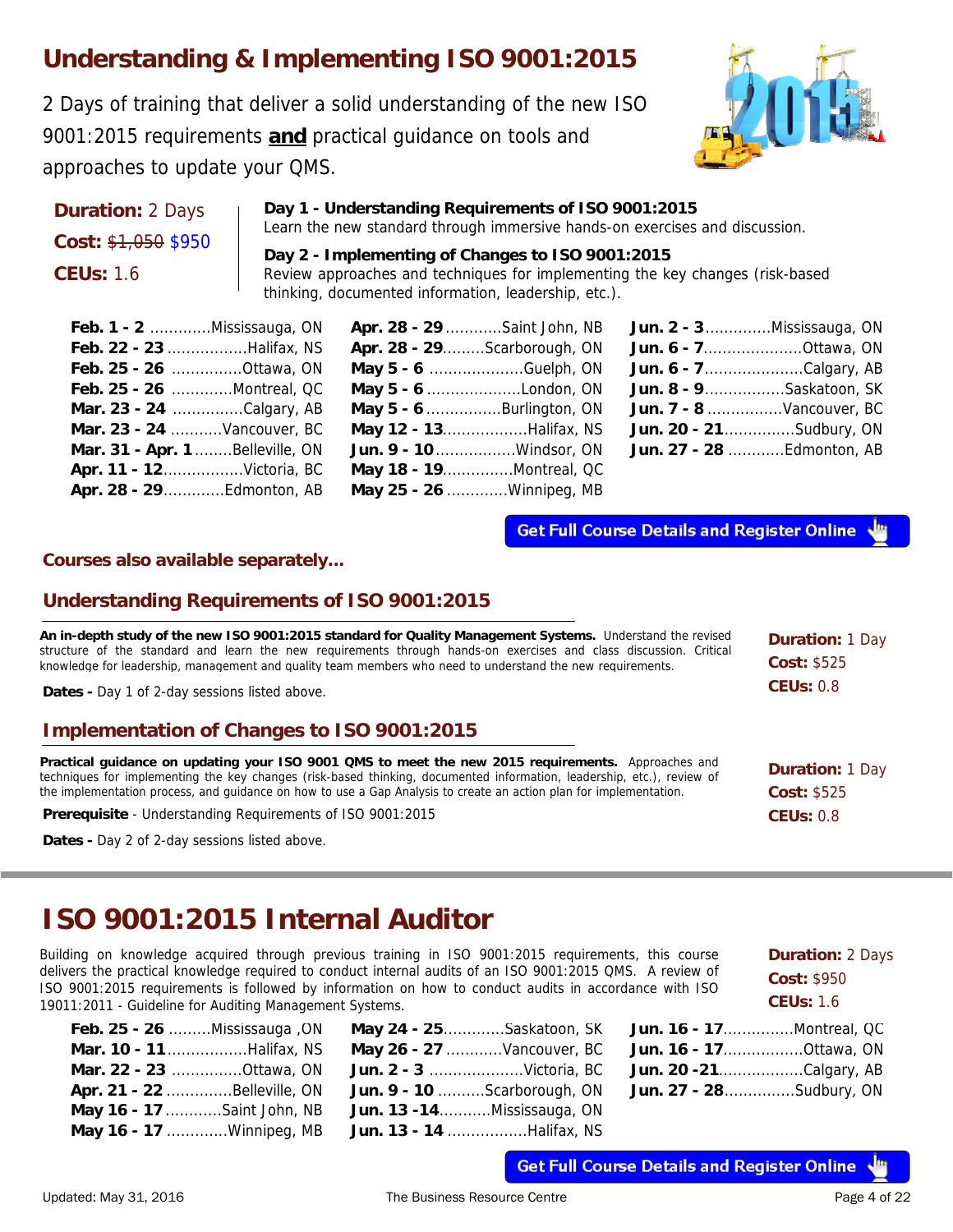# **ISO 9001:2008**

Starting with the final release of ISO 9001:2015 (planned for September 2015), organizations will have a 3-year window to make the transition to the new edition.

**What does this mean?** You need to maintain your existing ISO 9001 QMS, including all the regular training and support required to maintain awareness and competence for auditors, team members and management.

Our ISO 9001:2008 courses will continue to be available through transition...

# **ISO 9001:2008 Essentials - Online Training**

**Flexible, convenient and effective!** This introduction to the world of ISO 9001 is the ideal way  to expand your organization's general understanding of Quality, Quality Management, and ISO 9001:2008.

**Duration:** 2 Hrs **Cost:** \$129

**Get Full Course Details and Register Online** 

# **ISO 9001:2008 Internal Auditor**

**A review of the ISO 9001:2008 standard followed by in-depth instruction on the skills and techniques required to participate as a member of an auditing team.** Combines presentations and case studies with individual and group exercises to teach the skills required to perform internal quality audits. This course adheres to ISO 19011:2011 auditing guidelines and emphasizes the Process Approach to auditing.

**Duration:** 2 Days **Cost:** \$950 **CEUs:** 1.6

| l <b>an. 18 - 19</b> Ldmonton, AB |
|-----------------------------------|
| lan. 28 - 29 Mississauga, ON      |
| Feb. 25 - 26 Montreal, QC         |
| Feb. 29 - Mar. 1 Calgary, AB      |
| Mar. 3 - 4 Ottawa, ON             |
| <b>Apr. 4 - 5</b> Saskatoon, SK   |
| <b>Apr. 7 - 8</b> Belleville, ON  |

| <b>Jan. 18 - 19</b> Edmonton, AB | <b>Apr. 21 - 22</b> Vancouver, BC <b>May 31 - Jun. 1</b> Sudbury, ON |                                |
|----------------------------------|----------------------------------------------------------------------|--------------------------------|
| Jan. 28 - 29 Mississauga, ON     | May 2 - 3 Edmonton, AB Jun. 9 - 10Calgary, AB                        |                                |
| Feb. 25 - 26 Montreal, QC        | May 12 - 13Scarborough, ON                                           | Jun. 13 - 14Vancouver, BC      |
| Feb. 29 - Mar. 1 Calgary, AB     | <b>May 12 - 13</b> Winnipeg, MB                                      | <b>Jun. 20 - 21</b> Ottawa, ON |
| <b>Mar. 3 - 4</b> Ottawa, ON     | May 26 - 27 Burlington, ON                                           | Jun. 27 - 28 Saint John, NB    |
| Apr. 4 - 5 Saskatoon, SK         | May 26 - 27Guelph, ON                                                | Jun. 27 - 28 Halifax, NS       |
| <b>Apr. 7 - 8 Belleville, ON</b> | May 26 - 27 Mississauga, ON                                          |                                |
|                                  |                                                                      |                                |

| May 31 - Jun. 1  Sudbury, ON    | <b>Apr. 21 - 22 Vancouver, BC</b> | Jan. 18 - 19 Edmonton, AB           |
|---------------------------------|-----------------------------------|-------------------------------------|
| <b>Jun. 9 - 10Calgary, AB</b>   |                                   | <b>Jan. 28 - 29 Mississauga, ON</b> |
| Jun. 13 - 14Vancouver, BC       | May 12 - 13Scarborough, ON        | Feb. 25 - 26 Montreal, QC           |
| Jun. 20 - 21 Ottawa, ON         | May 12 - 13 Winnipeg, MB          | Feb. 29 - Mar. 1 Calgary, AB        |
| Jun. 27 - 28 Saint John, NB     | May 26 - 27 Burlington, ON        | Mar. 3 - 4 Ottawa, ON               |
| <b>Jun. 27 - 28</b> Halifax, NS | May 26 - 27Guelph, ON             | <b>Apr. 4 - 5</b> Saskatoon, SK     |
|                                 |                                   |                                     |

**Get Full Course Details and Register Online** 

[Additional ISO 9001:2008 Courses \(Available On-Site\)](http://www.thebrc.ca/our-services/training/training-iso-quality/training-quality-systems/) 

Understanding ISO 9001:2008 (1 Day)

Understanding & Implementing ISO 9001:2008 (2 days)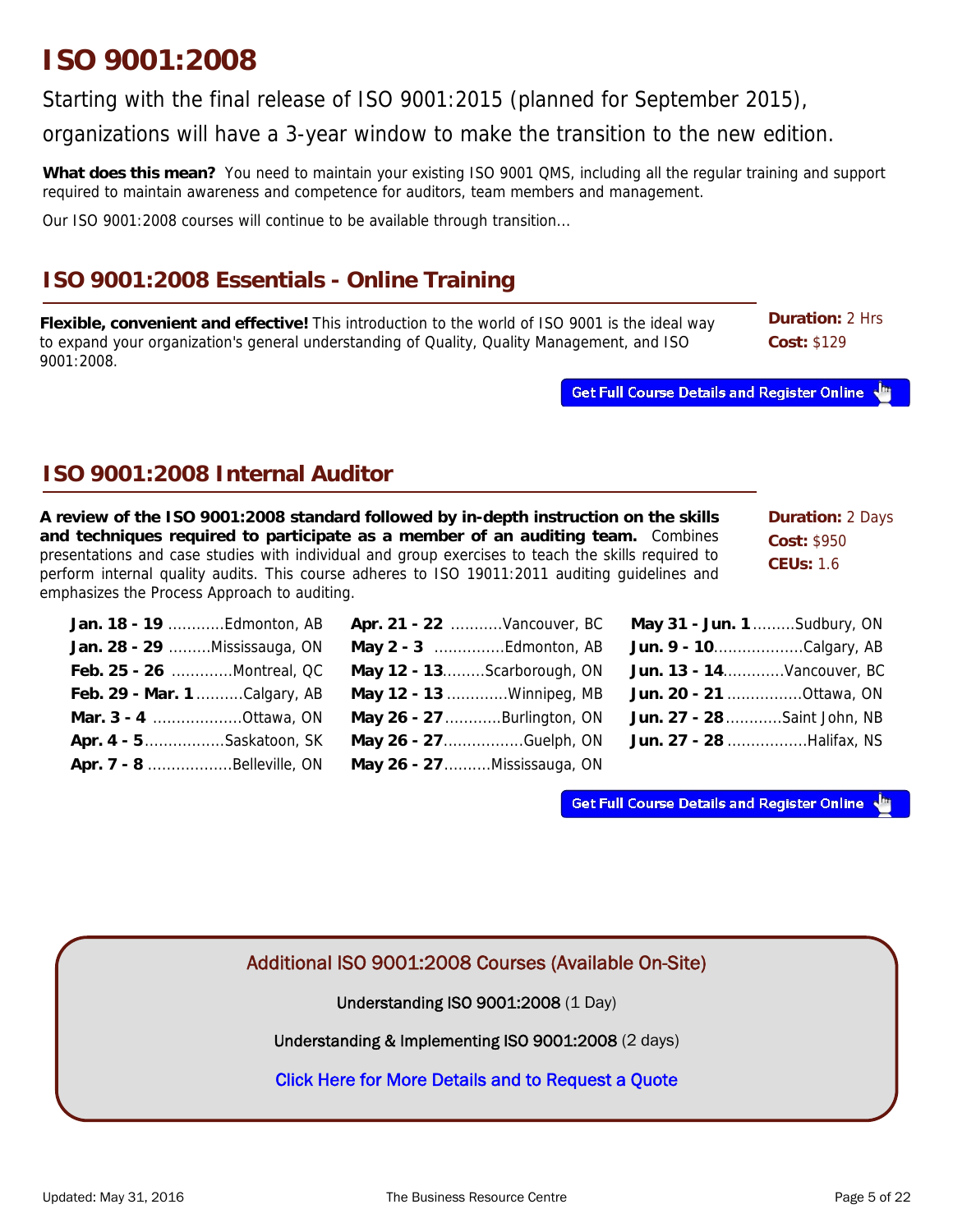# **Environmental Management**

<span id="page-11-0"></span>Environmental Management Systems are used by many companies in different industries to identify and manage environmental risks, to demonstrate a commitment to the environment, and many times to enhance their corporate reputation. In some industries, large organizations are expecting their suppliers to demonstrate environmental responsibility, and even to maintain a compliant or certified EMS as a condition of doing business.

# **Transitioning to ISO 14001:2015**

The ISO 14001 standard is updated every several years to ensure that your Environmental Management System reflects current issues, best practices, and technologies.

Review this section for basic info on your timeline for transitioning and the steps you can take, including training courses available now. For more information and resources, visit www.thebrc.ca.

# **Transition Timeline**

The ISO 9001:2015 international standard is due for final release in September 2015. Organizations have 3 full years from the date of release to update their QMS to the new requirements.



# **Steps to Take**

**Review the available BRC courses**, including our Understanding & Transitioning to ISO 1401:2015 course, a 2-day course offering critical knowledge for leadership,

management, and transition team members.



**Consider on-site training...**a cost -effective way to educate your entire team, define your transition project, and discuss the unique challenges and approaches required in your organization.



**Visit our website for more resources,** including blog posts, articles, reference material and more.All of these tools are complimentary and will help you to plan, implement and communicate the new requirements.



**Consider The BRC for specialized services to assist with implementation.** In addition to public and on-site training, we offer Gap Analysis audits, documentation revision/review, Internal Audits, consulting advice and more.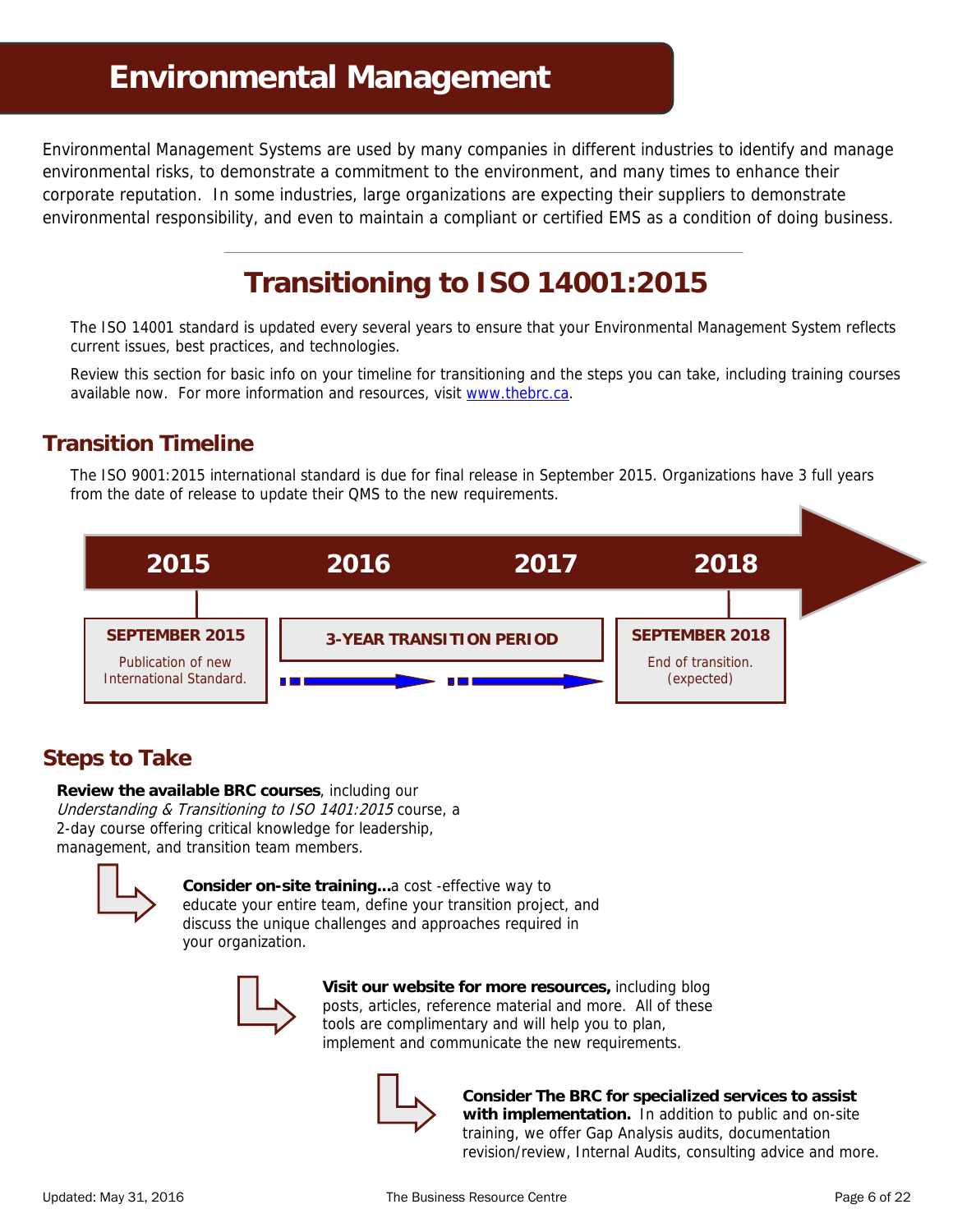# **ISO 14001:2015 Courses**

New courses designed to deliver an understanding of the new requirements of ISO 14001:2015 **and** learn approaches to implementing the changes within your Environmental Management System.



# **Understanding & Transitioning to ISO 14001:2015**

**Duration:** 2 Days **Cost:** \$995 **CEUs:** 1.6  ISO 14001:2015. **An in-depth study of the new ISO 14001:2015 standard for Environmental Management Systems.** Learn the new requirements through hands-on exercises and class discussion, and review approaches to implementing the key changes. Critical knowledge for leadership, management and team members who need to understand the new requirements of

| Mar. 10 - 11 Ottawa, ON May 19 - 20 Belleville, ON Jun. 20 - 21 Edmonton, AB               |  |
|--------------------------------------------------------------------------------------------|--|
| <b>Apr. 4 - 5</b> Sudbury, ON <b>Jun. 2 - 3</b> Calgary, AB <b>Jun. 23 - 24</b> Ottawa, ON |  |
| Apr. 25 - 26 Mississauga, ON Jun. 6 - 7 Halifax, NS Jun. 29 - 30 Guelph, ON                |  |
| <b>May 16 - 17Montreal, QC Jun. 6 - 7Vancouver, BC</b>                                     |  |

**Get Full Course Details and Register Online** 

# **ISO 14001:2015 Internal Auditor**

**Duration:** 2 Days **Cost:** \$995 **CEUs:** 1.6 Building on knowledge acquired through previous training in ISO 14001:2015 requirements, this course delivers the practical knowledge required to conduct internal audits of an ISO 14001:2015 EMS. A review of ISO 14001:2015 requirements is followed by information on how to conduct audits in accordance with ISO 19011:2011 - Guideline for Auditing Management Systems.

| May 9 - 10Mississauga, ON Jun. 2 - 3Edmonton, AB Jun. 22 - 23Calgary, AB |  |
|--------------------------------------------------------------------------|--|
| <b>May 30 - 31</b> Belleville, ON Jun. 6 - 7 Ottawa, ON                  |  |
| <b>Jun. 2 - 3</b> Sudbury, ON <b>Jun. 13 - 14</b> Montreal, QC           |  |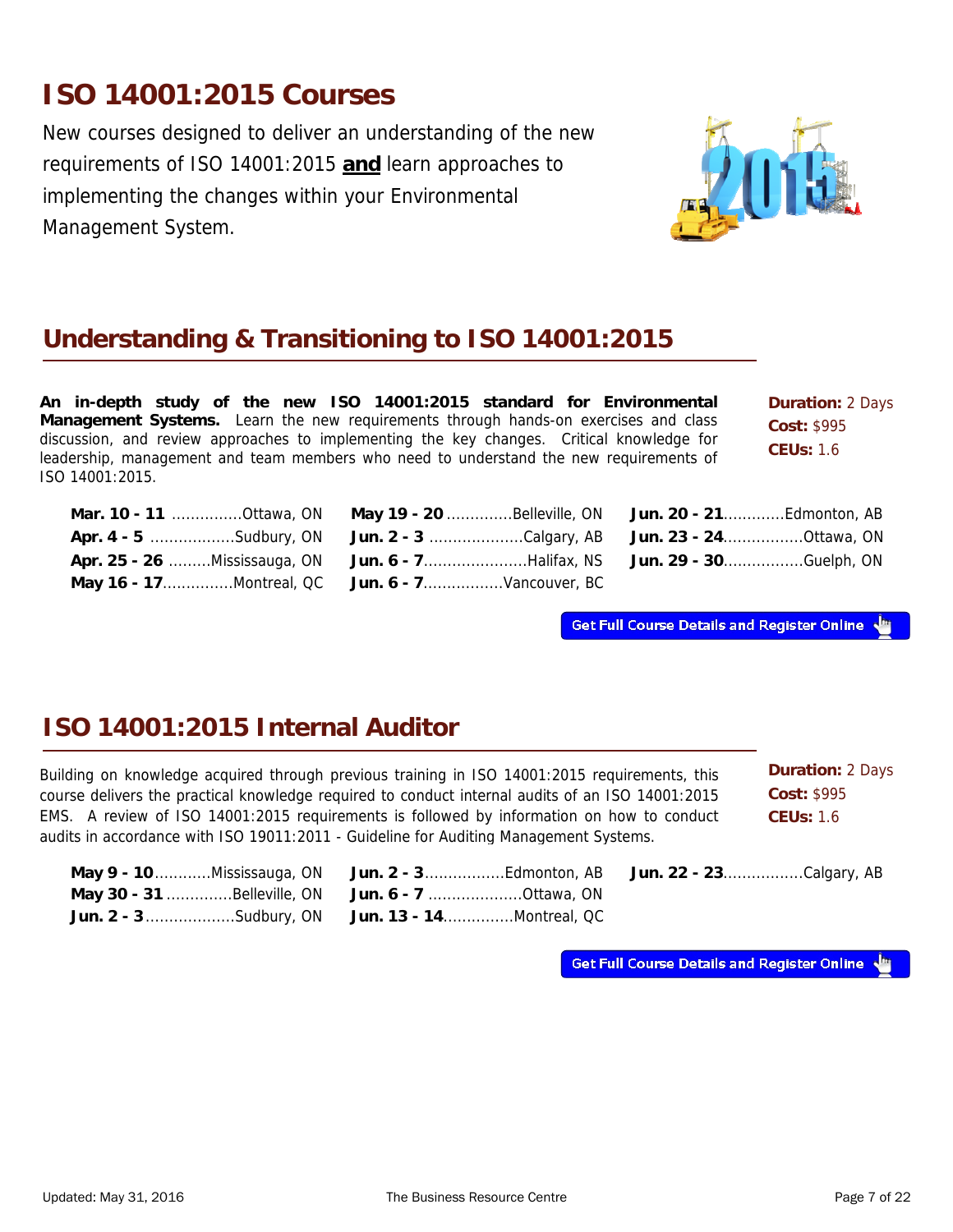# **ISO 14001:2004 Courses**

Starting with the final release of ISO 14001:2015 (September 2015), organizations will have a 3-year window to make the transition to the new edition.

**What does this mean?** You need to maintain your existing ISO 14001 EMS, including all the regular training and support required to maintain awareness and competence for auditors, team members and management.

Our ISO 14001:2004 courses are detailed on the following page and will continue to be available through transition...

# **Understanding ISO 14001:2004**

This 1-day course examines the requirements of the ISO 14001:2004 standard in depth, and delivers an understanding of what is involved in a practical, working Environmental Management System in any business environment.

**Apr. 25 - 26**.............Edmonton, AB **May 16 - 17** ..........Mississauga, ON

**Duration:** 1 Day **Cost:** \$595 **CEUs:** 0.8

 **Apr. 25** ......................Sudbury, ON

**Get Full Course Details and Register Online** 

# **ISO 14001:2004 Internal Auditor**

| A review of the ISO 14001:2004 standard followed by in-depth instruction on the skills and<br>techniques required to participate as a member of an auditing team. Combines presentations with<br>case studies and exercises to teach the skills required to perform internal environmental audits.<br>This course adheres to ISO 19011:2011 guidelines for the auditing of management systems. |                                 |  | <b>Duration: 2 Days</b><br>Cost: \$995<br><b>CEUs: 1.6</b> |
|------------------------------------------------------------------------------------------------------------------------------------------------------------------------------------------------------------------------------------------------------------------------------------------------------------------------------------------------------------------------------------------------|---------------------------------|--|------------------------------------------------------------|
| Mar. 29 - 30 Calgary, AB                                                                                                                                                                                                                                                                                                                                                                       | <b>Apr. 26 - 27</b> Sudbury, ON |  | May 19 - 20Guelph, ON                                      |

**Get Full Course Details and Register Online** 

[Additional Environmental Management Courses \(Available On-Site\)](http://www.thebrc.ca/our-services/training/training-iso-quality/training-environmental-systems/) 

Understanding & Implementing RC14001:2008 (2 days)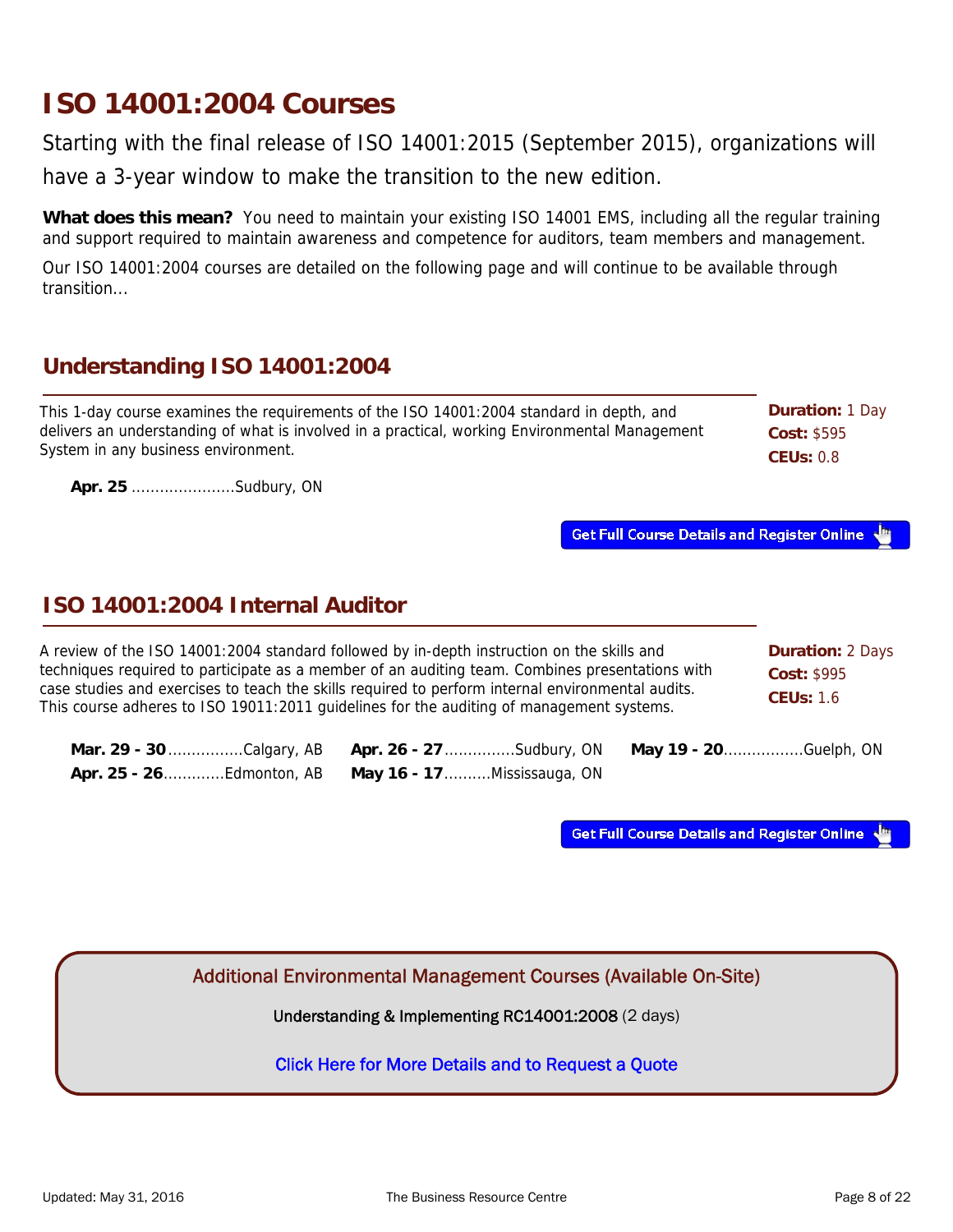<span id="page-14-0"></span>**Occupational Health & Safety Management Systems (OHSMS)** are used by many companies in different industries to manage risk, protect workers, and address ever-changing legislation and compliance requirements. From setting health and safety policies and objectives to identifying and controlling potential risks, the goal is to establish a framework that will promote a safe and healthy working environment.

The BRC offers a wide variety of training and services to help companies in their commitment to health and safety...

# **Understanding OHSAS 18001:2007**

Highlights the requirements of the OHSAS 18001:2007 standard and delivers an understanding of what is involved in a practical, working Health & Safety Management System in any business environment.

**Duration:** 1 Day **Cost:** \$595 **CEUs:** 0.8

 **May 9** ........................Sudbury, ON

**Get Full Course Details and Register Online** 

# **Understanding & Implementing OHSAS 18001:2007**

| Ensures an understanding of the OHSAS 18001:2007 standard and provides clarity and guidance<br>on the steps required to implement, monitor, measure and evaluate an Occupational Health &<br>Safety Management System. |                                                                                                           | <b>Duration: 2 Days</b><br>Cost: \$995<br><b>CEUs: 1.6</b> |
|------------------------------------------------------------------------------------------------------------------------------------------------------------------------------------------------------------------------|-----------------------------------------------------------------------------------------------------------|------------------------------------------------------------|
| <b>Mar. 17 - 18</b> Halifax, NS<br>Apr. 18 - 19 Mississauga, ON<br>May 10 -11Sudbury, ON                                                                                                                               | May 18 - 19 Edmonton, AB Jun. 20 - 21 Vancouver, BC<br>May 24 - 25Belleville, ON<br>May 30 -31Calgary, AB |                                                            |

**Get Full Course Details and Register Online** 

# **OHSAS 18001:2007 Internal Auditor**

A review of the OHSAS 18001:2007 followed by in-depth instruction on the skills and techniques required to participate as a member of an auditing team. Combines presentations with exercises and case studies to teach the skills required to perform internal quality, health and safety audits. Adheres to ISO 19011:2011 auditing guidelines and emphasizes the Process Approach to auditing.

**Duration:** 2 Days **Cost:** \$995 **CEUs:** 1.6

|                                                      | Mar. 30 - 31 Halifax, NS May 26 - 27 Edmonton, AB Jun. 27 - 28 Vancouver, BC                             |  |
|------------------------------------------------------|----------------------------------------------------------------------------------------------------------|--|
|                                                      | <b>Apr. 28 - 29</b> Mississauga, ON <b>Jun. 6 - 7</b> Belleville, ON <b>Jun. 27 - 28</b> Mississauga, ON |  |
| <b>May 16 - 17Ottawa, ON Jun. 16 - 17Calgary, AB</b> |                                                                                                          |  |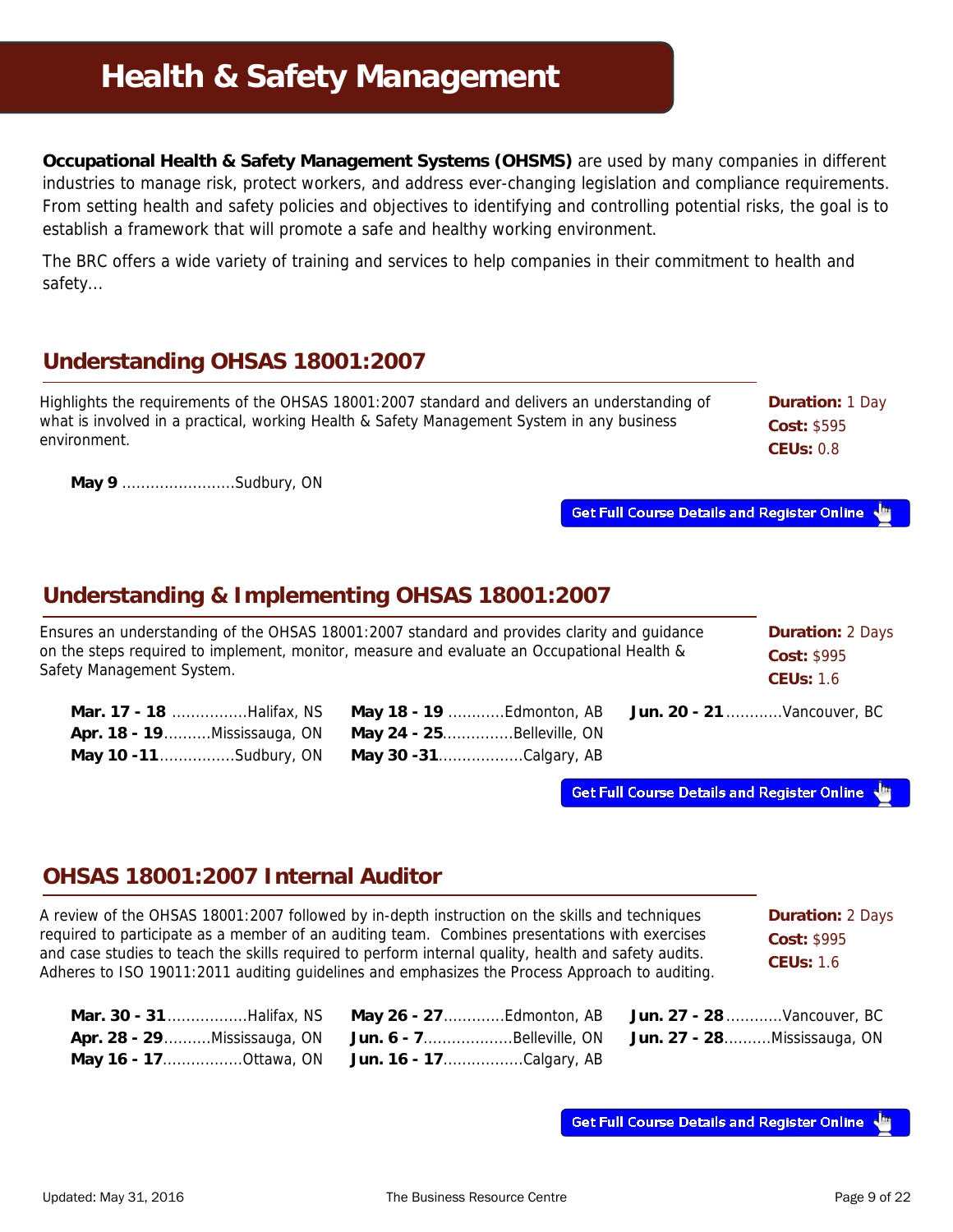# **Understanding & Implementing CSA Z1000-14**

Provides a detailed overview of the requirements of CSA Z1000-14, Canada's National Standard for occupational health and safety management. Attendees will develop a solid understanding of how to create an effective policy for health and safety in their organization.

**Duration:** 2 Days **Cost:** \$995 **CEUs:** 1.6

**Feb. 18 - 19** ................Ottawa, ON **May 16 - 17** ..........Mississauga, ON

**Get Full Course Details and Register Online** 

# **CSA Z1000-14 Internal Auditor**

| Provides a detailed understanding of the requirements of CSA Z1000-14, Canada's National      |                                                                                                         |  | <b>Duration: 2 Days</b> |
|-----------------------------------------------------------------------------------------------|---------------------------------------------------------------------------------------------------------|--|-------------------------|
| Standard for occupational health and safety management, along with the required knowledge and |                                                                                                         |  | Cost: \$995             |
| skills that will enable attendees to plan, perform and document internal audits.              |                                                                                                         |  | <b>CEUs: 1.6</b>        |
| Jan. 25 - 26  Mississauga, ON<br><b>Mar. 7 - 8</b> Ottawa, ON                                 | May 24 - 25 Vancouver, BC Jun. 2 - 3 Edmonton, AB<br>May 26 - 27Scarborough, ON Jun. 13 - 14Calgary, AB |  |                         |

**Get Full Course Details and Register Online** 

[Additional Health & Safety Management Courses \(Available On-Site\)](http://www.thebrc.ca/our-services/training/training-iso-quality/training-health-safety-systems/) 

Understanding & Implementing OHSAS 18001 & CSA Z1000 (2 days)

OHSAS 18001 & CSA Z1000 Internal Auditor (2 days)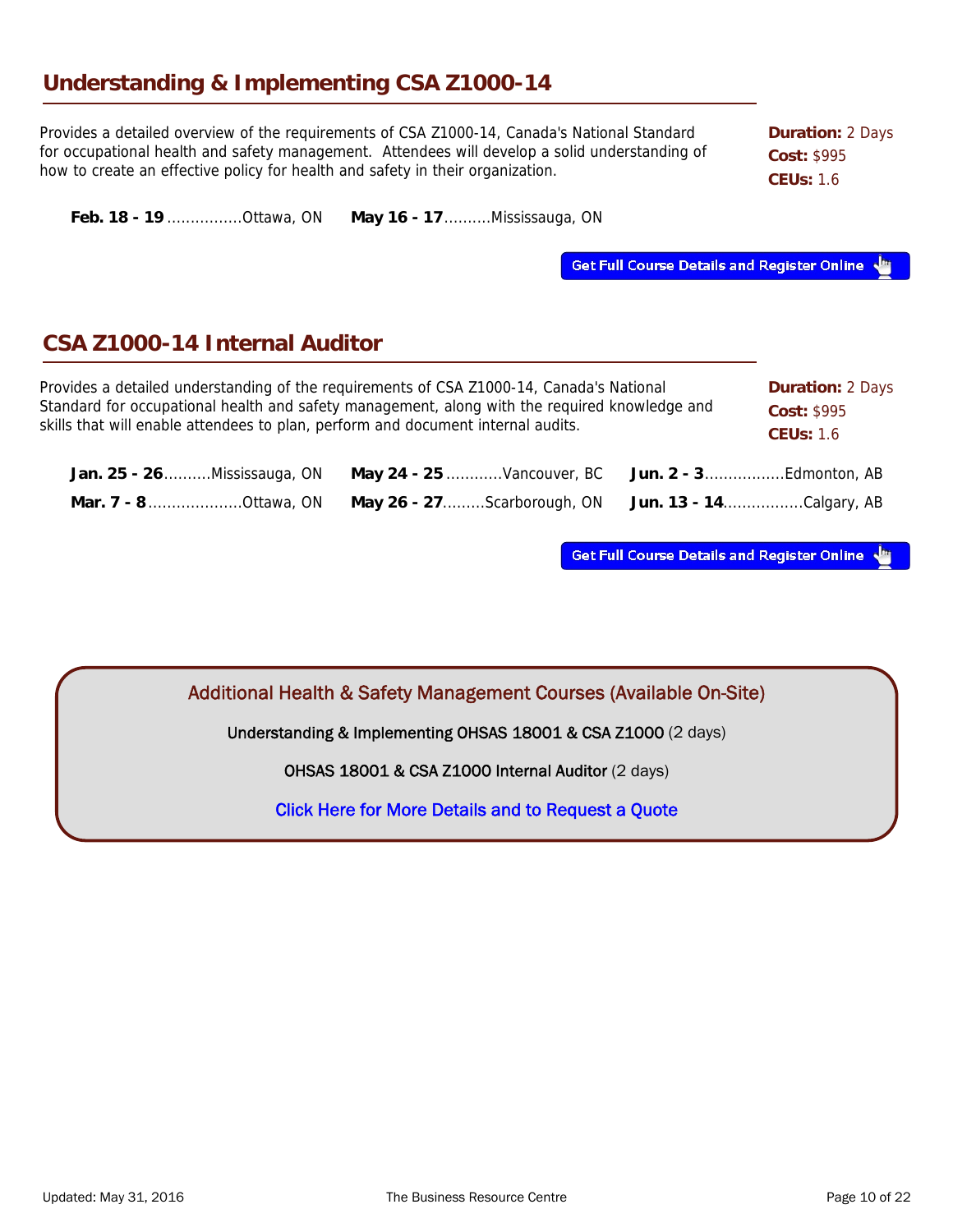<span id="page-16-0"></span>**Organizations are increasingly implementing multiple management systems** that address quality, the environment, and occupational health & safety. Combining these systems into a single Integrated Management System helps companies avoid overlapping, redundant activities, as well as save money, time and resources.

Learn the fundamental requirements of one or more management system(s), or gain the skills to integrate, audit and improve those systems...

# **Understanding & Implementing ISO 9001:2015 & ISO 14001:2015**

| Highlights the requirements of the ISO 9001:2015 Quality Management System and the ISO<br>14001:2015 Environmental Management System, and provides guidance on strategies to<br>implement and maintain a practical, working, integrated management system in any business<br>environment. |                                 | <b>Duration: 2 Days</b><br>Cost: \$1,050<br><b>CEUs: 1.6</b> |
|-------------------------------------------------------------------------------------------------------------------------------------------------------------------------------------------------------------------------------------------------------------------------------------------|---------------------------------|--------------------------------------------------------------|
| May 2 - 3 Halifax, NS Jun. 13 - 14 Calgary, AB                                                                                                                                                                                                                                            | <b>Jun. 22 - 23</b> Sudbury, ON |                                                              |
| May 16 - 17 Vancouver, BC                                                                                                                                                                                                                                                                 | Jun. 27 - 28Montreal, QC        |                                                              |
| May 30 - 31Mississauga, ON Jun. 20 - 21Ottawa, ON                                                                                                                                                                                                                                         |                                 |                                                              |

**Get Full Course Details and Register Online** 

# **ISO 9001:2015 & ISO 14001:2015 Internal Auditor**

| A review of the ISO 9001:2015 and ISO 14001:2015 and standards followed by in-depth<br>instruction on how to conduct audits in accordance with ISO 19011 - Guidelines for Auditing<br>Management Systems. Combines presentations and case studies with individual and group<br>exercises to teach the skills required to perform integrated quality and environmental audits. |                                                                                                                                         | <b>Duration: 2 Days</b><br>Cost: \$1,050<br><b>CEUs: 1.6</b> |
|-------------------------------------------------------------------------------------------------------------------------------------------------------------------------------------------------------------------------------------------------------------------------------------------------------------------------------------------------------------------------------|-----------------------------------------------------------------------------------------------------------------------------------------|--------------------------------------------------------------|
| May 30 - 31 Vancouver, BC<br><b>Jun. 9 - 10</b> Mississauga, ON                                                                                                                                                                                                                                                                                                               | May 15 - 16 Halifax, NS Jun. 27 - 28 Calgary, AB Jun. 27 - 28 Sudbury, ON<br>Jun. 27 - 28Edmonton, AB<br><b>Jun. 27 - 28</b> Ottawa, ON |                                                              |

**Get Full Course Details and Register Online** 

# Additional Integrated Courses (Available On-Site)

#### Understanding and/or Internal Auditor Courses

[Customized, on-site training courses are available for various combinations of integrated systems.](http://www.thebrc.ca/our-services/training/training-iso-quality/training-integrated-systems/) 

- ISO 9001 (2008 and 2015 editions)
- ISO 14001 (2004 and 2015 editions)
- OHSAS 18001:2007
- Other specialized standards related to quality, environment and health & safety.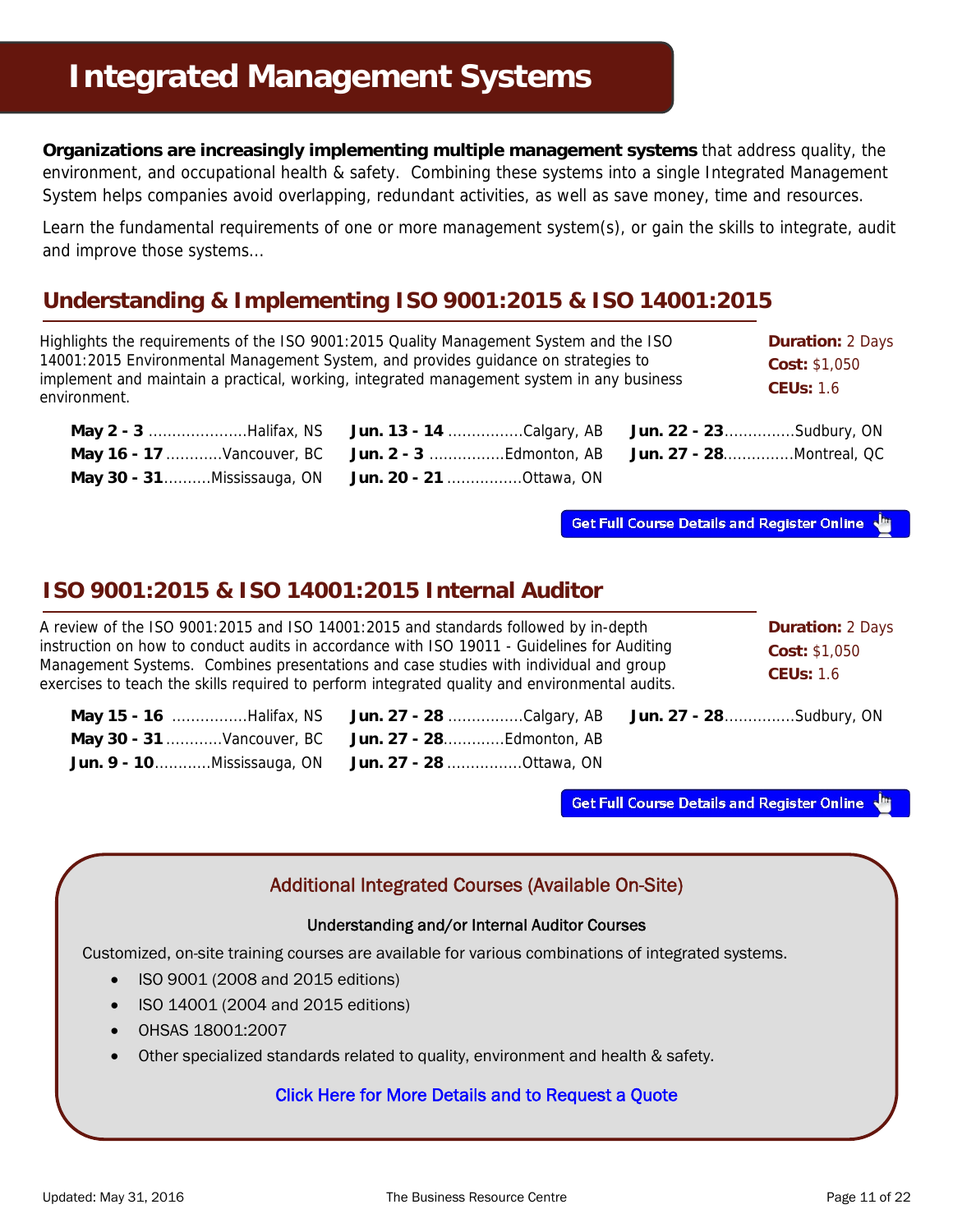# **Aerospace**

<span id="page-17-0"></span>**There are few industries that place a stronger emphasis** on product safety, conformity and reliability than Aerospace. High levels of associated liability have led to a complex and diverse supply chain that imposes strict requirements on all phases of the product life-cycle...from design to production, warehousing and distribution.

The BRC's training courses are designed to help companies maintain the competency required to meet the various demands of the industry...

# **Understanding & Implementing AS9100 Rev. C**

 **Mar. 21 - 22** .............Winnipeg, MB **Jun. 6 - 7**..................Winnipeg, MB

**Duration:** 2 Days **Cost:** \$1,050 **CEUs:** 1.6  **Feb. 16 - 17** Mississauga, ON **Feb. 25 - 26** Winnipeg, MB **Apr. 18 - 19** Vancouver, BC  **Feb. 19 - 20** Montreal, QC Provides a basic understanding of the requirements for a QMS based upon SAE AS9100 Rev C, its inter-relationship with other elements of the AS9100 family of standards and ISO 9001:2008. It will cover areas of management responsibilities and provides guidance to managers/supervisors and prospective auditors on what needs to be in place to meet the requirements of the standard.

**Get Full Course Details and Register Online** 

# **AS9100 Rev. C Internal Auditor**

| Review of the AS9100 Revision C standard followed by in-depth instruction on the skills and<br>techniques required to participate as a member of an auditing team. Combines presentations with<br>exercises and case studies to teach the skills required to perform internal quality audits. This<br>course adheres to ISO 19011:2011 guidelines for the auditing of management systems. |                                 |                                     | <b>Duration: 2 Days</b> |
|-------------------------------------------------------------------------------------------------------------------------------------------------------------------------------------------------------------------------------------------------------------------------------------------------------------------------------------------------------------------------------------------|---------------------------------|-------------------------------------|-------------------------|
| <b>Feb. 29 - Mar. 1</b> Ottawa, ON                                                                                                                                                                                                                                                                                                                                                        | Mar. 31 - Apr. 1 Montreal, QC   | <b>Jun. 16 - 17</b> Ottawa, ON      |                         |
| Mar. 10 -11Mississauga, ON                                                                                                                                                                                                                                                                                                                                                                | <b>May 9 - 10</b> Vancouver, BC | <b>Jun. 22 - 23</b> Mississauga, ON |                         |

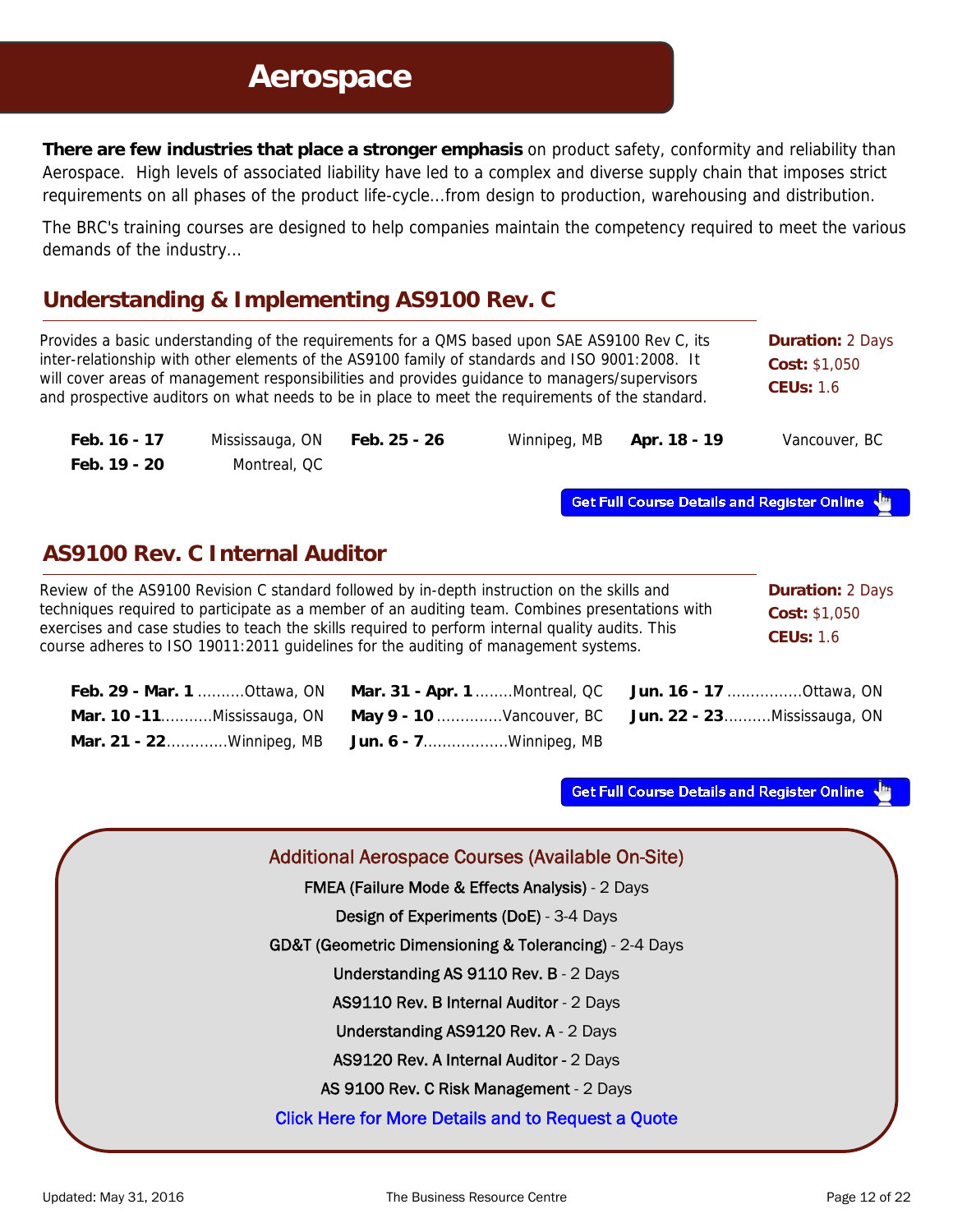# **Automotive**

<span id="page-18-0"></span>**For automobile manufacturers and suppliers,** quality management and production efficiency are key components of a successful business. The BRC's public and on-site courses are offered across North America and our training topics include Quality Management Systems (TS16949), Continual Improvement, the Core Tools, Process Improvement and Lean Manufacturing.

i

# **Understanding & Implementing TS16949:2009**

| Ensures an understanding of the TS 16949:2009 standard and its linkages to ISO 9001:2008, and |                                                                                                  | <b>Duration: 2 Days</b> |  |
|-----------------------------------------------------------------------------------------------|--------------------------------------------------------------------------------------------------|-------------------------|--|
| provides clarity and guidance on the steps required to implement a Quality Management System  |                                                                                                  | Cost: \$995             |  |
| in a variety of production and service environments.                                          |                                                                                                  | CEUs: $1.6$             |  |
| Feb. 22 - 23 Scarborough, ON<br>Mar. $7 - 8$ Burlington, ON                                   | <b>Mar. 7 - 8</b> Guelph, ON <b>Apr. 28 - 29</b> Mississauga, ON<br><b>Mar. 7 - 8</b> London, ON |                         |  |

**Get Full Course Details and Register Online** 

# **TS16949:2009 Internal Auditor**

| Review of the TS 16949:2009 standard followed by in-depth instruction on the skills and<br>techniques required to participate as a member of an auditing team. Combines presentations with<br>exercises and case studies to teach the skills required to perform internal quality audits. Adheres<br>to ISO 19011:2011 auditing guidelines and emphasizes the Process Approach to auditing. | <b>Duration: 2 Days</b><br>Cost: \$995<br><b>CEUs: 1.6</b> |
|---------------------------------------------------------------------------------------------------------------------------------------------------------------------------------------------------------------------------------------------------------------------------------------------------------------------------------------------------------------------------------------------|------------------------------------------------------------|
|---------------------------------------------------------------------------------------------------------------------------------------------------------------------------------------------------------------------------------------------------------------------------------------------------------------------------------------------------------------------------------------------|------------------------------------------------------------|

| <b>Feb. 16 - 17</b> Mississauga, ON May 19 - 20Scarborough, ON May 30 - 31Guelph, ON |                                 |
|--------------------------------------------------------------------------------------|---------------------------------|
| Mar. 3 - 4 Scarborough, ON May 24 - 25 Belleville, ON Jun. 13 - 14 Mississauga, ON   |                                 |
| <b>Apr. 7 - 8</b> London, ON May 30 - 31 Burlington, ON Jun. 20 - 21 Montreal, QC    |                                 |
|                                                                                      | <b>Apr. 11 - 12</b> Windsor, ON |

**Get Full Course Details and Register Online** 

# **Core Tools**

**Duration:** 2 Days **Cost:** \$995 Provides participants with a working knowledge of FMEA, APQP and PPAP through discussions, presentations and hands–on exercises. Also includes an introduction to MSA and SPC and outlines how they can be used as a tool in your Quality Management System.

| they can be ascalasta toon in your Quality management system. |                                                                             | <b>CEUs: 1.6</b> |
|---------------------------------------------------------------|-----------------------------------------------------------------------------|------------------|
|                                                               | Mar. 3 - 4 Mississauga, ON May 12 - 13 Guelph, ON Jun. 9 - 10Belleville, ON |                  |
|                                                               | <b>Apr. 21 - 22</b> Windsor, ON May 16 - 17 Scarborough, ON                 |                  |
|                                                               | <b>Apr. 25 - 25</b> London, ON <b>Jun. 6 - 7</b> Mississauga, ON            |                  |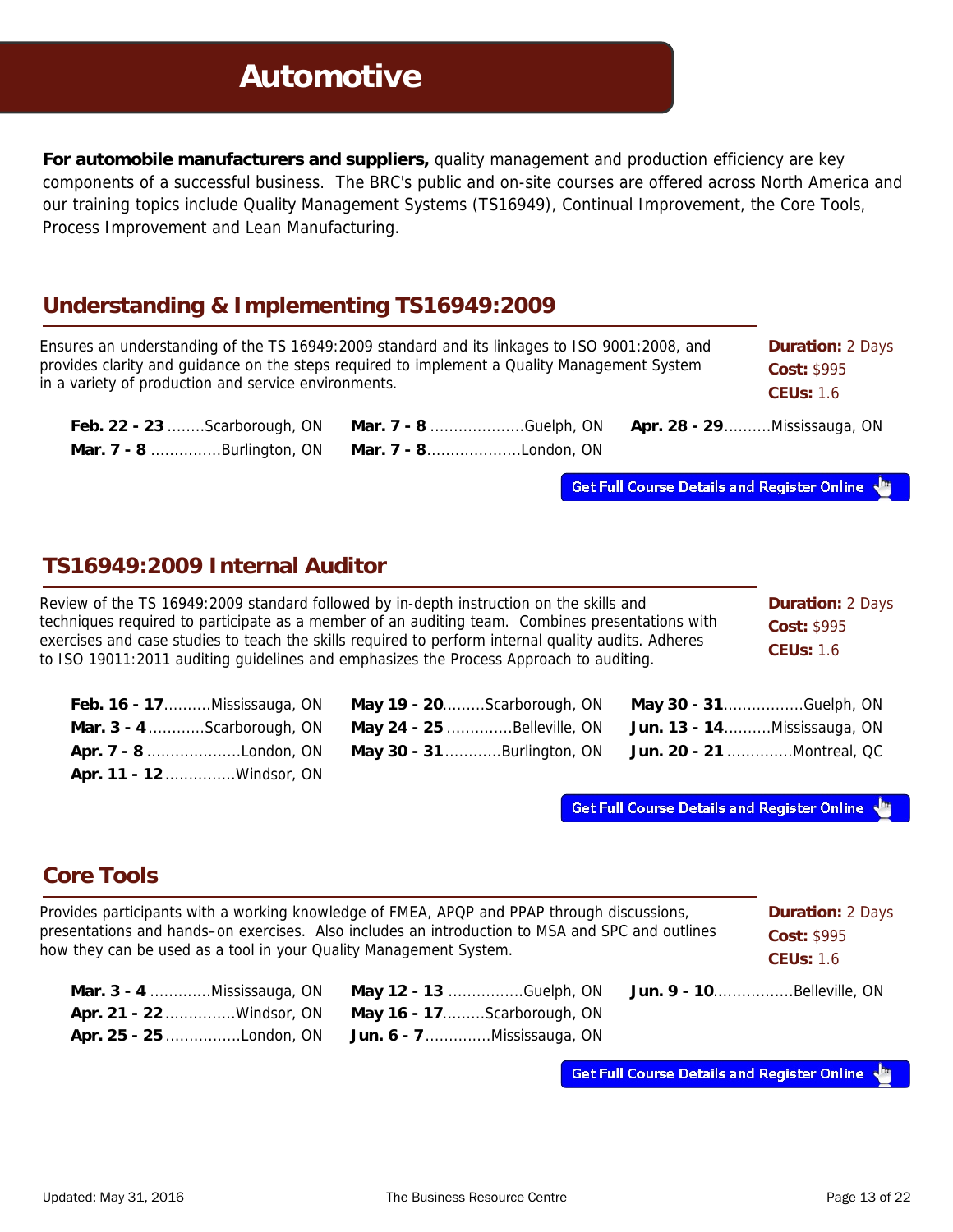# **FMEA (Failure Mode & Effects Analysis)**

 and implement FMEAs within their company's automotive manufacturing operations. Detailed instruction on FMEA, a team-based risk management technique that recognizes and evaluates the potential failure of a product or process and identifies actions that could eliminate or reduce the chance of the failure occurring. Participants will acquire the knowledge and skills necessary to understand and interpret the FMEA  $4<sup>th</sup>$  Edition guideline requirements and to develop **Duration:** 2 Days **Cost:** \$995 **CEUs:** 1.6

| Mar. 10 - 11 Scarborough, ON Apr. 28 - 29 Windsor, ON Jun. 16 - 17 Mississauga, ON |  |
|------------------------------------------------------------------------------------|--|
| Mar. 23 - 24 Mississauga, ON Jun. 2 - 3 Guelph, ON                                 |  |

**Get Full Course Details and Register Online** 



8D Problem Solving (1 Day)

MSA (Measurement Systems Analysis) (2 Days)

SPC (Statistical Process Control) (1-2 Days)

APQP (Advanced Product Quality Planning) (1 Day)

APQP & PPAP (1 Day)

 [APQP, FMEA, Control Plan & Error Proofing \(3-4 Days\)](http://www.thebrc.ca/our-services/training/training-iso-quality/training-automotive/) 

TPM (Total Productive Maintenance) & Set-Up Reduction (1 Day)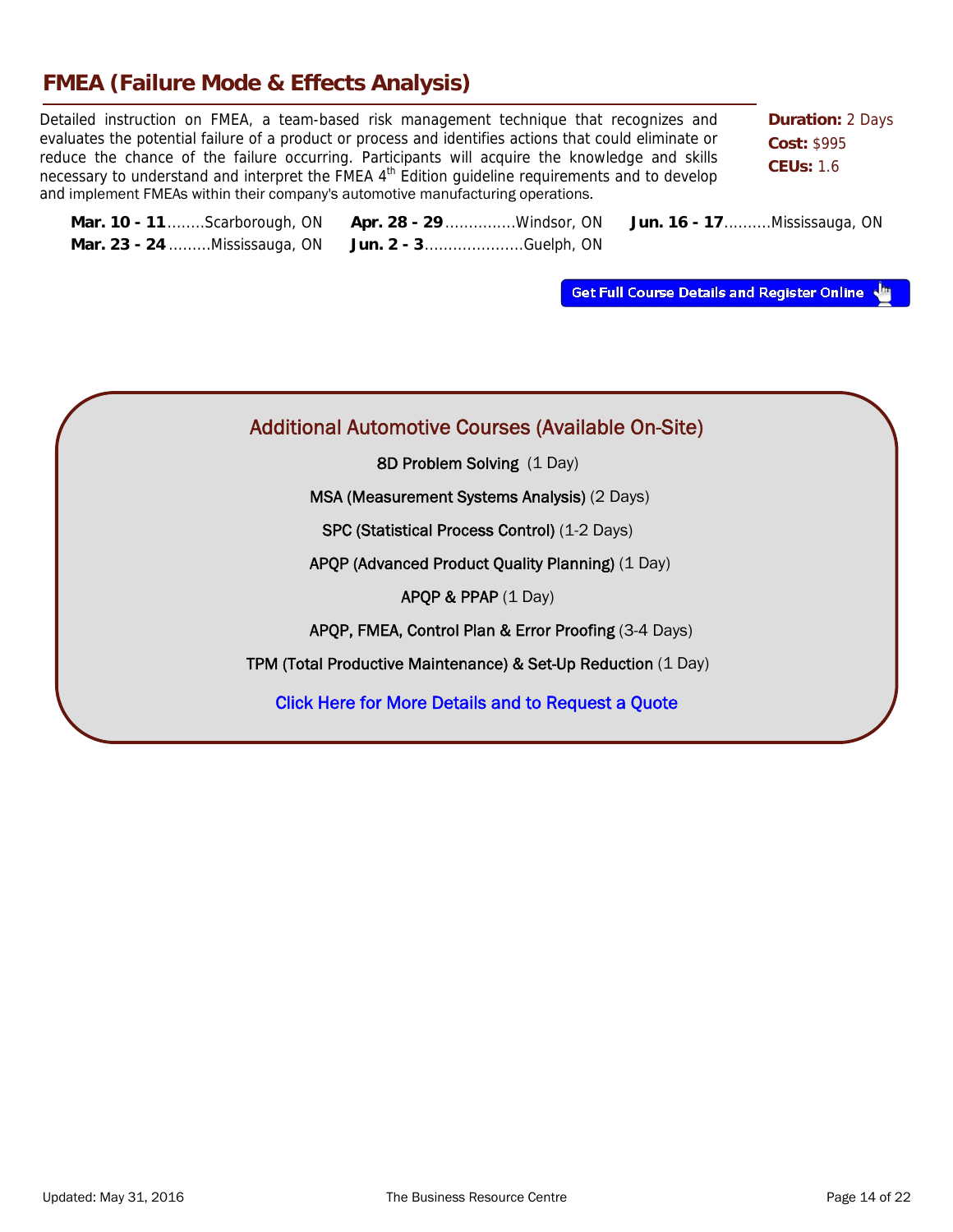# **Medical Devices**

<span id="page-20-0"></span>**Manufacturers of Class II, III and IV medical devices in Canada** must establish and maintain a certified ISO 13485 Quality Management System in order to comply with Health Canada requirements and obtain a Medical Device Establishment License. The BRC offers a full range of quality management training and related services for medical device manufacturers, suppliers and distributors.

# **Understanding & Implementing ISO 13485:2003**

| Delivers a broad understanding of the ISO 13485:2003 requirements, offers quidance on      |                                                                      | <b>Duration: 2 Days</b>      |  |
|--------------------------------------------------------------------------------------------|----------------------------------------------------------------------|------------------------------|--|
| implementing an ISO 13485 QMS for medical devices in your organization, and introduces the |                                                                      | Cost: \$995                  |  |
| concepts laid out in ISO 14971 (Risk Assessment for Medical Devices).                      |                                                                      | <b>CEUs: 1.6</b>             |  |
| <b>Mar. 10 - 11</b> Ottawa, ON<br>Mar. 14 - 15 Burlington, ON                              | <b>Apr. 4 - 5</b> Mississauga, ON<br><b>Apr. 18 - 19Montreal, QC</b> | May 26 - 27  Mississauga, ON |  |

**Get Full Course Details and Register Online** 

# **ISO 13485:2003 Internal Auditor**

| Provides participants with an understanding of the ISO 13485:2003 standard's requirements and<br>establishes basic auditing principles. Through workshops and exercises, participants will learn to<br>interpret the ISO 13485 requirements, as well as plan and conduct internal audits according to the<br>quidelines presented in ISO 19011:2011 - Guidelines for Auditing Management Systems. | <b>Duration: 2 Days</b><br><b>Cost: \$995</b><br><b>CEUs: 1.6</b> |
|---------------------------------------------------------------------------------------------------------------------------------------------------------------------------------------------------------------------------------------------------------------------------------------------------------------------------------------------------------------------------------------------------|-------------------------------------------------------------------|
|                                                                                                                                                                                                                                                                                                                                                                                                   |                                                                   |

| <b>Feb. 11 - 12</b> Montreal, QC <b>Apr. 28 - 29 Mississauga, ON Jun. 1 - 2 Vancouver, BC</b> |  |
|-----------------------------------------------------------------------------------------------|--|
| Mar. 31 - Apr. 1Burlington, ON May 26 - 27 Montreal, QC Jun. 6 -7Ottawa, ON                   |  |

**Get Full Course Details and Register Online** 

Additional Medical Device Courses (Available On-Site)

ISO 13485 & Title 21 CFR Part 820 - 2 Days

Understanding ISO 14971:2007 (Risk Management) - 1 Day

 [Understanding ISO 14971:2007 & Title 21 CFR Part 820 - 1 Day](http://www.thebrc.ca/our-services/training/training-iso-quality/training-medical-devices/) 

CMDR (Canadian Medical Device Regulations) & ISO 13485 - 1/2 Day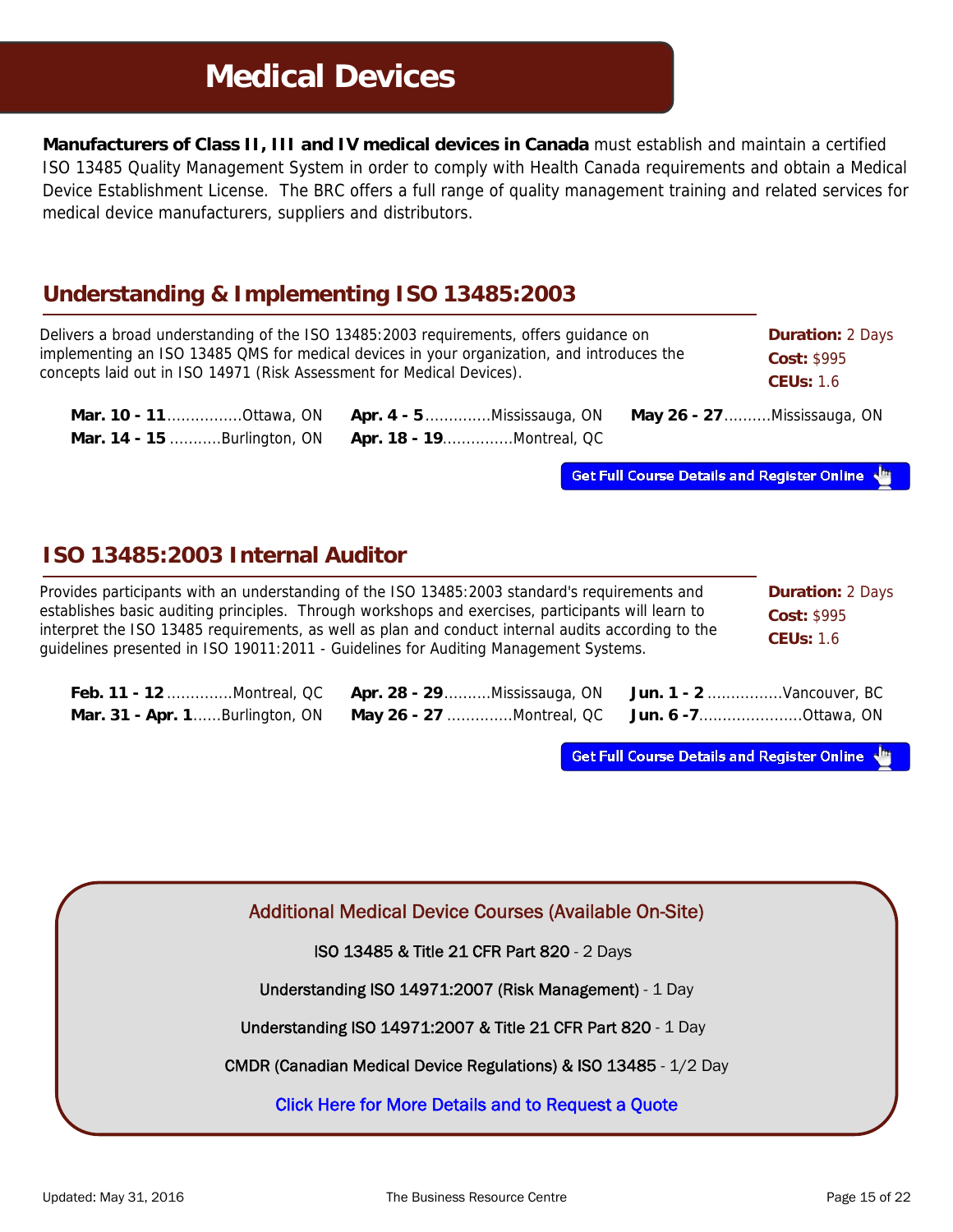#### <span id="page-21-0"></span>**ISO 17025 is the most important quality management standard for testing & calibration laboratories**

around the world. Accreditation to this standard demonstrates technical competence and the ability to consistently produce accurate test and/or calibration results.

The BRC works with laboratories to implement new ISO 17025 Quality Management Systems, conduct internal audits, and train employees in quality-related skills, including:

# **Understanding & Implementing ISO 17025:2005**

| Ensures an understanding of the ISO 17025:2005 standard and provides clarity and quidance on<br>the steps required to implement a Quality Management System in a testing and/or calibration<br>laboratory. |                                                      | <b>Duration: 2 Days</b><br><b>Cost: \$995</b><br><b>CEUs: 1.6</b> |
|------------------------------------------------------------------------------------------------------------------------------------------------------------------------------------------------------------|------------------------------------------------------|-------------------------------------------------------------------|
| <b>Mar. 14 - 15 Vancouver, BC</b>                                                                                                                                                                          | <b>Apr. 18 - 19Guelph, ON Jun. 23 - 24Ottawa, ON</b> |                                                                   |
| Mar. 31 - Apr. 1 Ottawa, ON                                                                                                                                                                                | <b>Apr. 25 - 26</b> Mississauga, ON                  |                                                                   |
| <b>Apr. 18 - 19 Burlington, ON</b>                                                                                                                                                                         | May 16 - 17 Montreal, QC                             |                                                                   |

**Get Full Course Details and Register Online** 

# **ISO 17025:2005 Internal Auditor**

| A review of the ISO 17025:2005 standard followed by in-depth instruction on how to conduct<br>audits in accordance with the ISO 9000 series of standards. Combines presentations with<br>exercises and case studies to teach the skills required to perform internal quality audits. |                                  | <b>Duration: 2 Days</b><br>Cost: \$995<br><b>CEUs: 1.6</b> |
|--------------------------------------------------------------------------------------------------------------------------------------------------------------------------------------------------------------------------------------------------------------------------------------|----------------------------------|------------------------------------------------------------|
|                                                                                                                                                                                                                                                                                      | <b>Apr. 14 - 15 Winnipeg, MB</b> | <b>Jun. 1 - 2</b> Mississauga, ON                          |
| Feb. 18 - 19Mississauga, ON                                                                                                                                                                                                                                                          | May 2 - 3 Ottawa, ON             |                                                            |
| Mar. 3 - 4Vancouver, BC                                                                                                                                                                                                                                                              | May 9 - 10 Burlington, ON        | Jun. 29 - 30Saskatoon, SK                                  |
| <b>Apr. 11 - 12 Victoria, BC</b>                                                                                                                                                                                                                                                     | May 9 - 10Guelph, ON             | <b>Jun. 29 - 30</b> Winnipeg, MB                           |

**Get Full Course Details and Register Online** 

[Additional Testing & Calibration Courses \(Available On-Site\)](http://www.thebrc.ca/our-services/training/training-iso-quality/training-testing-calibration-laboratories/) 

Measurement of Uncertainty (1 Day)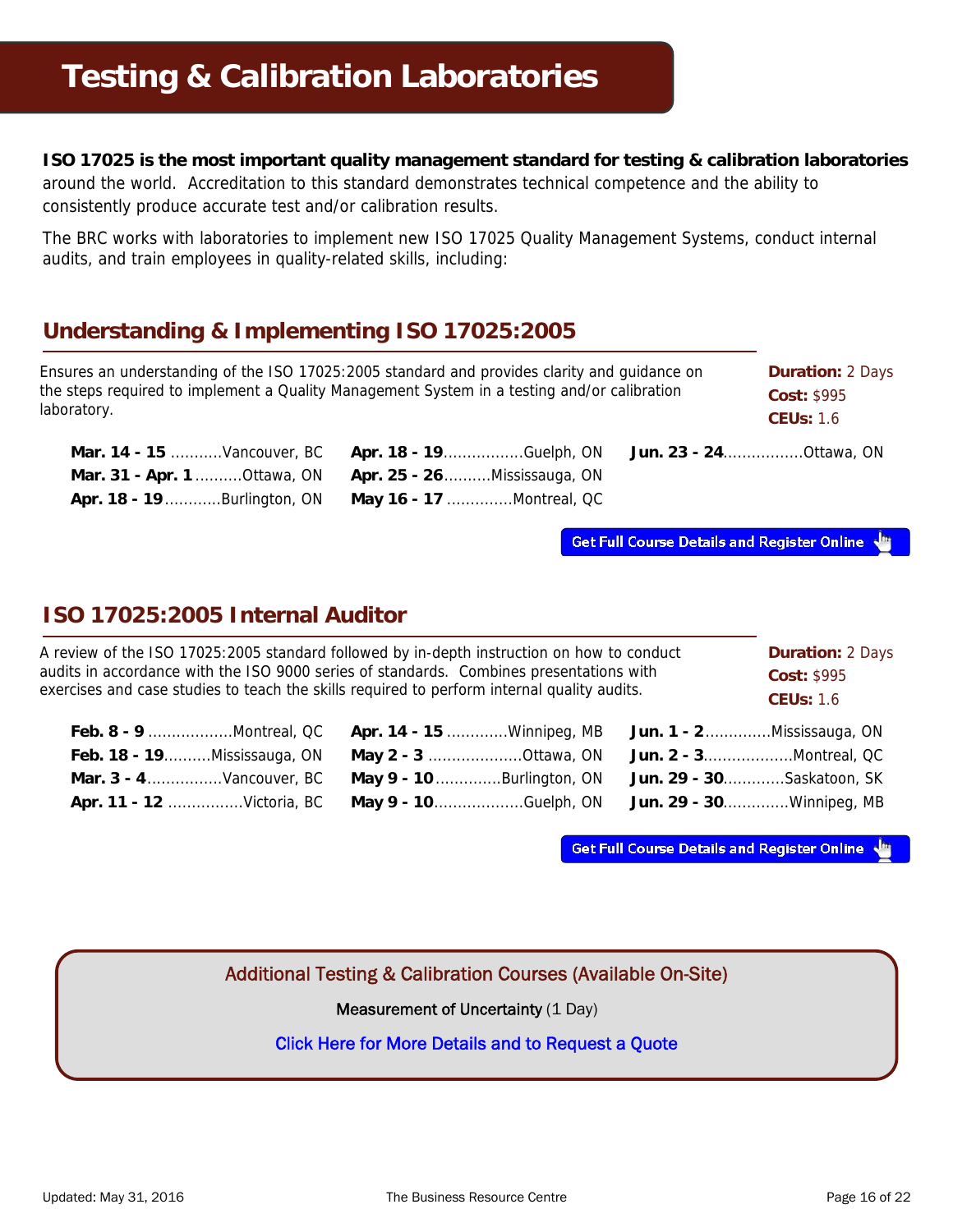# **Auditing & Quality Skills**

**The support, maintenance and continual improvement of quality (and quality management systems) requires a specialized set of skills.** Auditing. Problem Solving. Process Improvement. The list is long and can be expanded even further to include many other skill sets and disciplines (manufacturing skills, statistics and measurements, etc.).

Learn more about the different ways you can enhance your team's skills in Auditing, Root Cause Analysis, Process Mapping, and other core disciplines that every organization needs and uses...

# **Advanced Auditing Skills**

<span id="page-22-0"></span>Ī

This in-depth auditing course for experienced auditors quickly refreshes the fundamental auditing skills and goes on to cover the knowledge required to lead an audit team. Topics include planning an audit program, selecting/managing an audit team, conducting opening and closing meetings, preparing audit reports and findings, and effectively identifying opportunities for improvement.

**Duration:** 2 Days **Cost:** \$995 **CEUs:** 1.6

| <b>Jan. 21 - 22</b> MISSISSauga, ON |
|-------------------------------------|
| Feb. 22 - 23Winnipeg, MB            |
| Feb. 25 - 26 Calgary, AB            |
| Feb. 29 - 30 Edmonton, AB           |
| <b>Apr. 18 - 19Vancouver. BC</b>    |

| an. 21 - 22Mississauga, ON Apr. 20 - 21Saskatoon, SK May 5 - 6 Guelph, ON        |  |
|----------------------------------------------------------------------------------|--|
| eb. 22 - 23Winnipeg, MB Apr. 21 - 22 Montreal, QC May 5 - 6 London, ON           |  |
| eb. 25 - 26 Calgary, AB Apr. 27 - 28 Mississauga, ON May 5 - 6 Halifax, NS       |  |
| eb. 29 - 30 Edmonton, AB Apr. 29 - 30 Sudbury, ON May 16 - 17Ottawa, ON          |  |
| <b>pr. 18 - 19Vancouver, BC May 5 - 6Burlington, ON Jun. 2 - 3Saint John, NB</b> |  |

|  | eroparing additioports and midnigs, and onostron, idontifying opportunities for improvement.  |  |
|--|-----------------------------------------------------------------------------------------------|--|
|  | Jan. 21 - 22 Mississauga, ON Apr. 20 - 21 Saskatoon, SK May 5 - 6 Guelph, ON                  |  |
|  | Feb. 22 - 23Winnipeg, MB Apr. 21 - 22 Montreal, QC May 5 - 6 London, ON                       |  |
|  | Feb. 25 - 26 Calgary, AB Apr. 27 - 28 Mississauga, ON May 5 - 6 Halifax, NS                   |  |
|  | Feb. 29 - 30 Edmonton, AB Apr. 29 - 30 Sudbury, ON May 16 - 17 Ottawa, ON                     |  |
|  | <b>Apr 18 - 19</b> Mancouver RC <b>May 5 - 6</b> Rurlington ON <b>Jun 2 - 3</b> Saint John NR |  |

**Get Full Course Details and Register Online** 

# **Root Cause Analysis**

**Duration:** 2 Days **Cost:** \$995 **CEUs:** 1.6 An in-depth course on the Root Cause Analysis method of problem solving that focuses on solving problems by identifying and correcting the root cause(s), as opposed to treating the symptoms. Participants receive an overview of problem solving techniques and approaches, as well as detailed instruction on the tools and techniques used as part of the Root Cause Analysis approach.

| Feb. 4 - 5 Mississauga, ON  |
|-----------------------------|
| Mar. 29 - 30 Ottawa, ON     |
| Apr. 14 - 15 Halifax, NS    |
| Apr. 18 - 19Victoria, BC    |
| Apr. 20 - 21 Belleville, ON |
| Apr. 21 - 22Edmonton, AB    |
| Apr. 25 - 26 Winnipeg, MB   |

| May 24 - 25 Calgary, AB         | Apr. 27 - 28Scarborough, ON     | Feb. 4 - 5 Mississauga, ON  |
|---------------------------------|---------------------------------|-----------------------------|
| May 26 - 27 Mississauga, ON     | Apr. 28 - 29 Vancouver, BC      | Mar. 29 - 30 Ottawa, ON     |
| <b>Jun. 6 - 7Montreal, QC</b>   | May 2 - 3 Windsor, ON           | Apr. 14 - 15 Halifax, NS    |
| <b>Jun. 9 - 10</b> Ottawa, ON   | <b>May 5 - 6</b> Saint John, NB | Apr. 18 - 19Victoria, BC    |
| <b>Jun. 29 - 30</b> Sudbury, ON | May 12 - 13Saskatoon, SK        | Apr. 20 - 21 Belleville, ON |
|                                 | May 16 - 17 Burlington, ON      | Apr. 21 - 22Edmonton, AB    |
|                                 | May 16 - 17Guelph, ON           | Apr. 25 - 26 Winnipeg, MB   |

| May 24 - 25 Calgary, AB     |  |
|-----------------------------|--|
| May 26 - 27 Mississauga, ON |  |
|                             |  |
| Jun. 9 - 10 Ottawa, ON      |  |
| Jun. 29 - 30Sudbury, ON     |  |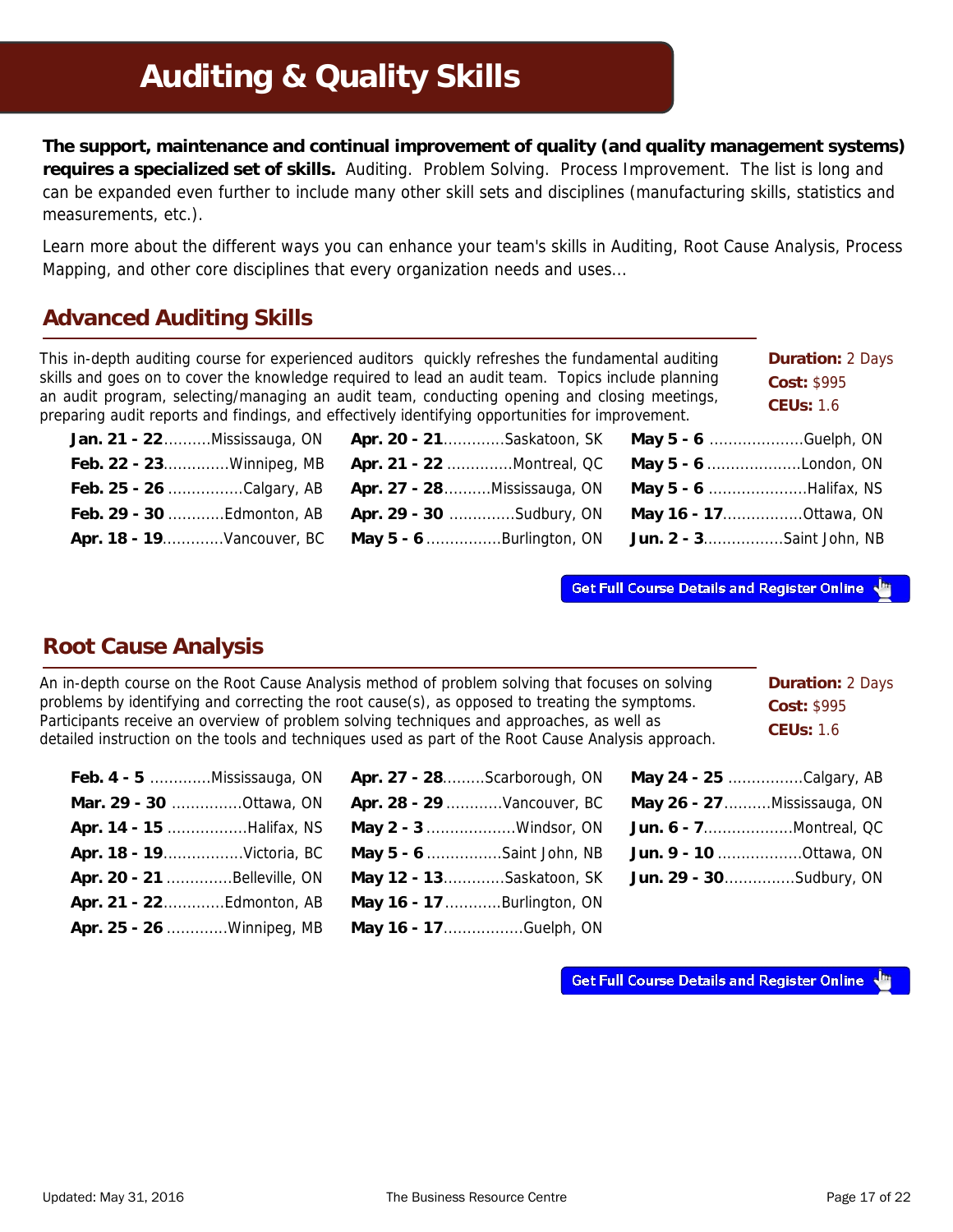# **ISO 19011 & The Process Approach**

The ISO 9001 and 14001 series of international standards (among others) emphasize the importance of audits as a key management tool for achieving the objectives set out in an organization's policy for systems management. This course will provide participants with a greater understanding of ISO 19011:2011 - Guidelines for Auditing Management Systems, and will explore and explain the concept of the Process Approach to Auditing.

**Duration: 2 Days Cost:** \$995 **CEUs:** 1.6

|                               | Mar. 17 - 18 Saskatoon, ON Apr. 7 - 8 Edmonton, AB Apr. 26 - 27 Ottawa, ON      |  |
|-------------------------------|---------------------------------------------------------------------------------|--|
|                               | Mar. 31 - Apr. 1Vancouver, BC Apr. 7 - 8 Calgary, AB May 18 - 19Mississauga, ON |  |
|                               | Apr. 4 - 5 Montreal, QC Apr. 11 - 12 Winnipeg, MB May 25 - 26 Halifax, NS       |  |
| <b>Apr. 6 - 7</b> Sudbury, ON |                                                                                 |  |

| <b>Additional Auditing &amp; Quality Skills Courses (Available On-Site)</b> |                                                |  |
|-----------------------------------------------------------------------------|------------------------------------------------|--|
| <b>Process Mapping - 2 Days</b>                                             | Introduction to Root Cause Analysis - 1 Day    |  |
| <b>Fundamental Auditing Skills - 1 Day</b>                                  | <b>Quality Improvement - 2 Days</b>            |  |
| 8D Problem Solving - 1 Day                                                  | <b>Measuring Customer Satisfaction - 1 Day</b> |  |
| ISO 19011 & The Process Approach to Auditing - 2 Days                       |                                                |  |
| Basics of Problem Solvinng & Continual Improvement - 2 Days                 |                                                |  |
| <b>Click Here for More Details and to Request a Quote</b>                   |                                                |  |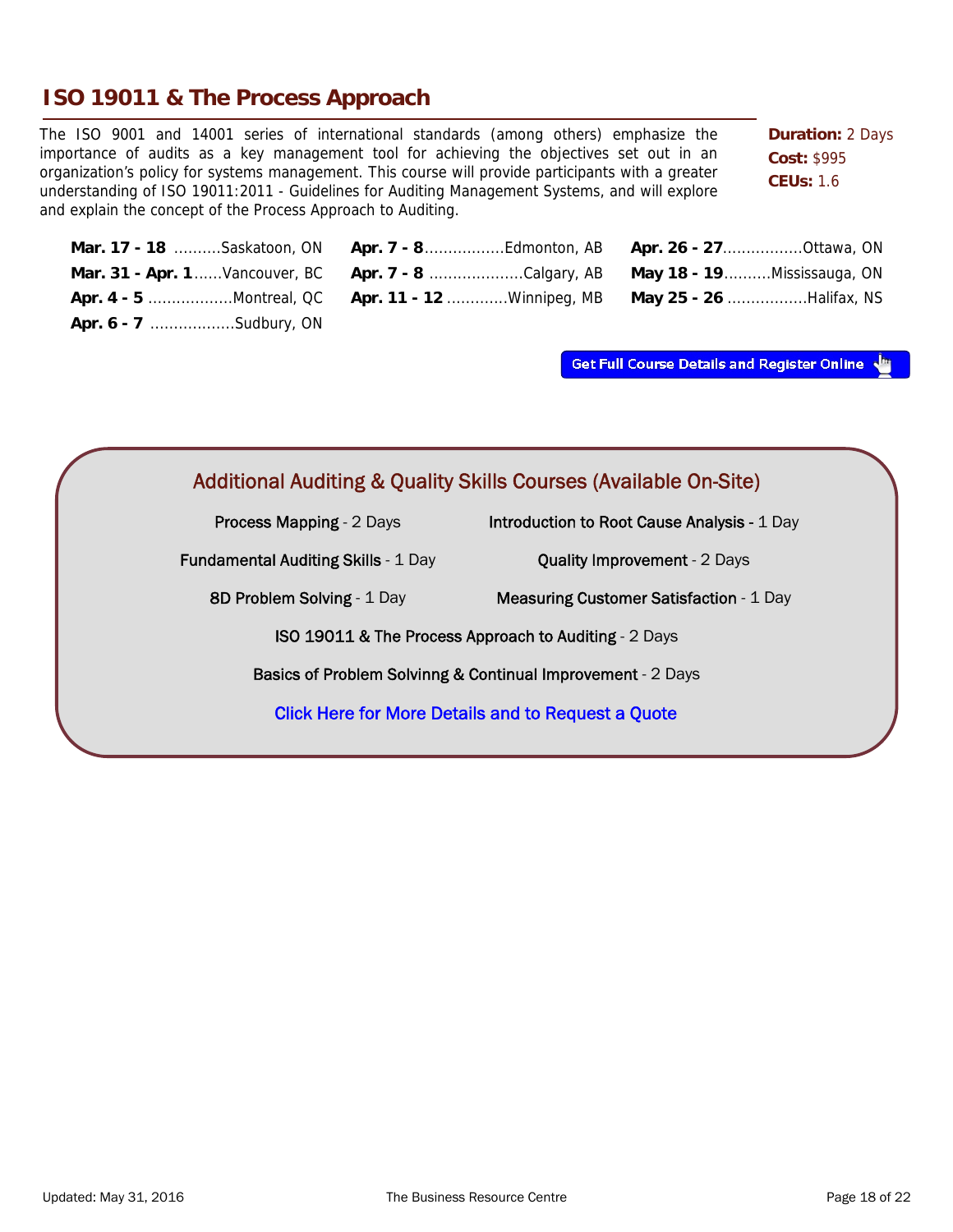# **Manufacturing Services**

<span id="page-24-0"></span>**Manufacturing is a broad industry**, but across different markets manufacturers face many of the same Quality requirements, expectations, and challenges. The BRC offers public and on-site training to help companies with a variety of production related topics, including Risk Management (FMEA, etc.), Process Improvement, Core Tools, Design of Experiments, Total Productive Maintenance and GD&T.

# **FMEA (Failure Mode & Effects Analysis)**

 and implement FMEAs within their company's automotive manufacturing operations. Detailed instruction on FMEA, a team-based risk management technique that recognizes and evaluates the potential failure of a product or process and identifies actions that could eliminate or reduce the chance of the failure occurring. Participants will acquire the knowledge and skills necessary to understand and interpret the FMEA  $4<sup>th</sup>$  Edition guideline requirements and to develop

**Duration:** 2 Days **Cost:** \$995 **CEUs:** 1.6

| Mar. 10 - 11 Scarborough, ON Apr. 28 - 29 Windsor, ON Jun. 16 - 17 Mississauga, ON |  |
|------------------------------------------------------------------------------------|--|
| Mar. 23 - 24 Mississauga, ON Jun. 2 - 3 Guelph, ON                                 |  |

| <b>Additional Manufacturing Courses (Available On-Site)</b> |                                                               |                                                     |  |  |
|-------------------------------------------------------------|---------------------------------------------------------------|-----------------------------------------------------|--|--|
|                                                             | 8D Problem Solving - 1 Day                                    | Understanding 5S - 1 Day                            |  |  |
|                                                             | $GD&T - 2-3$ Days                                             | Lean Six Sigma Executive Overview - 1/2 Day         |  |  |
|                                                             | MSA (Measurement Systems Analysis) - 2 Days                   | <b>SPC (Statistical Process Control) - 1-2 Days</b> |  |  |
|                                                             | APQP (Advanced Product Quality Planning) - 1 Day              | APQP & PPAP - 1 Day                                 |  |  |
| APQP, FMEA, Control Plan & Error Proofing - 3-4 Days        |                                                               |                                                     |  |  |
|                                                             | TPM (Total Productive Maintenance) & Set-Up Reduction - 1 Day |                                                     |  |  |
|                                                             | DoE (Design of Experiments) - Introduction - 3-4 Days         |                                                     |  |  |
|                                                             | Value Stream Mapping (Introduction) - 1 Day                   |                                                     |  |  |
|                                                             | <b>Click Here for More Details and to Request a Quote</b>     |                                                     |  |  |
|                                                             |                                                               |                                                     |  |  |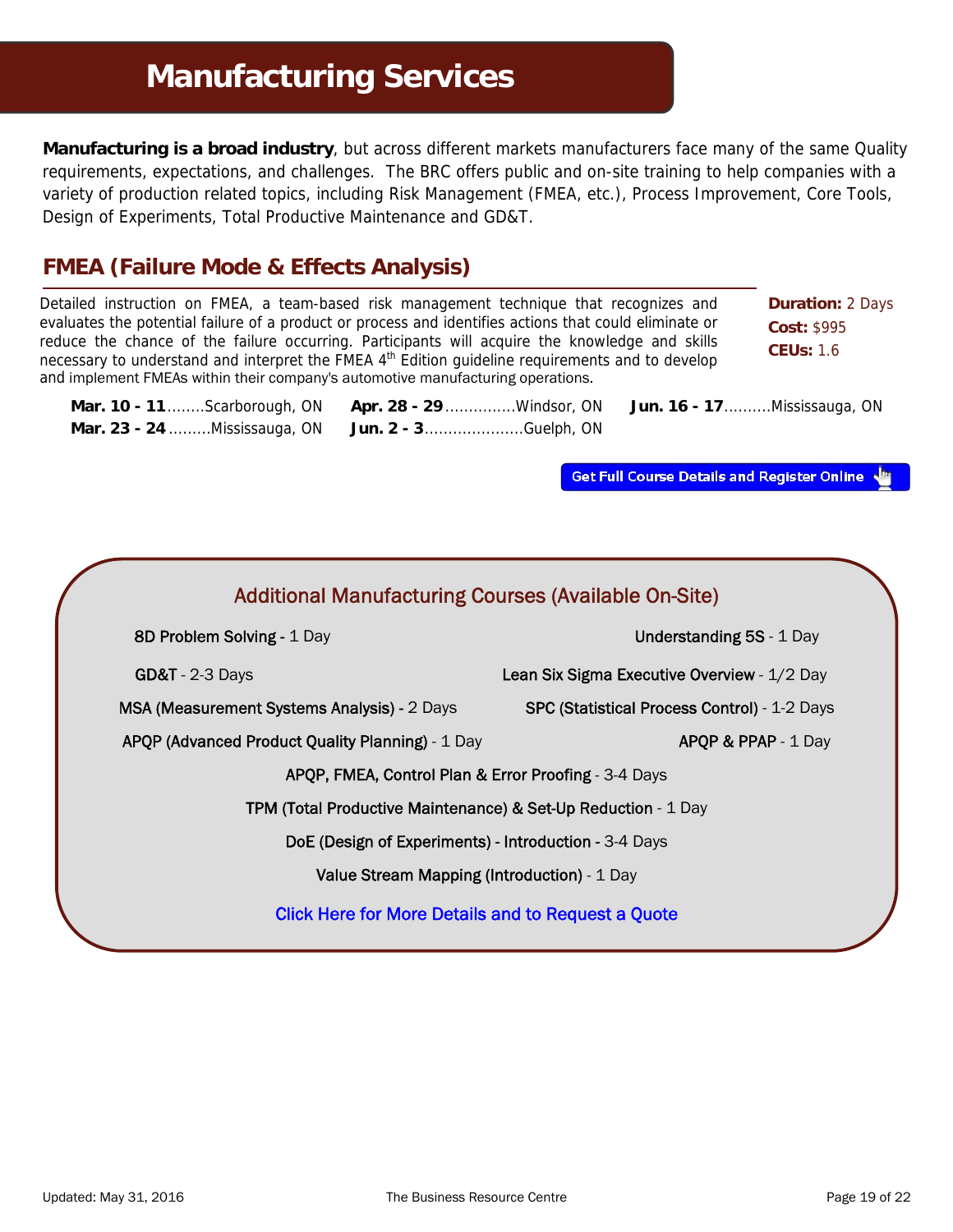# **Online Training**



<span id="page-25-0"></span>I

Start now. It takes just a few mouse-clicks to get started.

Train more. Available to everyone. Anywhere. Anytime.

Lower training costs and increase knowledge.

Avoid conflicts. Train at your own pace and schedule.

Reduce costs.

Less time away from other responsibilities.

# **ISO 9001:2008 Essentials - Online Training (\$129)**

The ideal way to expand your organization's understanding of Quality Management and ISO 9001:2008, as well as to communicate the associated responsibilities and benefits.

This online course uses animated and interactive content to provide an introduction to the world of ISO 9001:2008. Through this independent, on-demand training, participants will gain an understanding of the history, principles and fundamentals of Quality Management, Quality Management Systems, and the ISO 9001:2008 standard itself.



Animated & Interactive Contractive Contractive Cuizzes Videos Cuizzes Cuizzes







[CLICK HERE to visit our](http://www.thebrc.ca/our-services/training/online-training/)  site and get started...

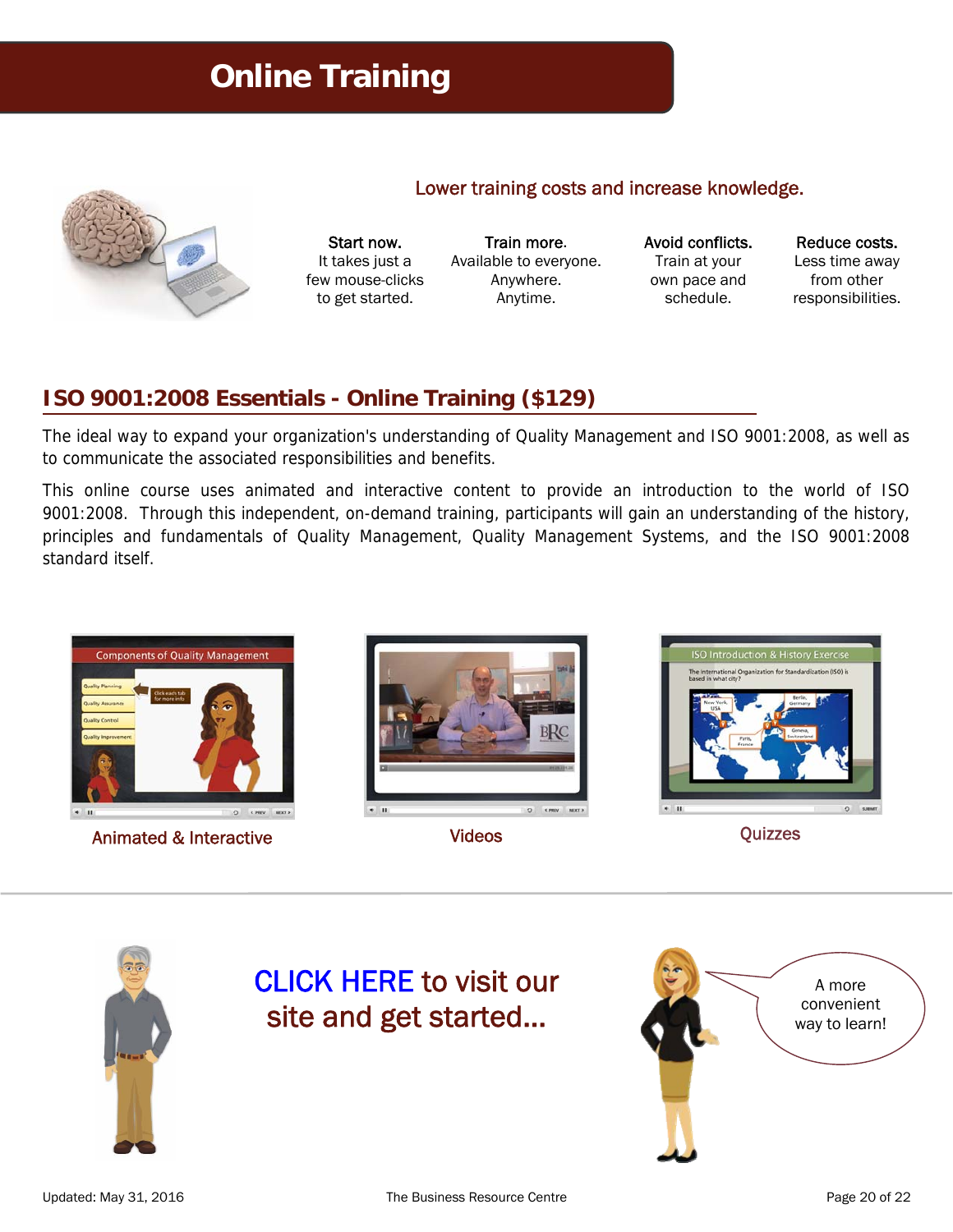# **Management Skills**

# **Management Development - Level I**

**For new managers** looking to develop their skills to more effectively manage time & people. These 1 Day, on-site courses include group instruction and workshops, and can be shortened to 1/2 Day seminars and combined for broader training.

# **How to Succeed as a Manager**

<span id="page-26-0"></span>

ì

 $\overline{\phantom{a}}$ 

 $\overline{\phantom{0}}$ 

Ĭ

Learn communication skills & strategies, personal organization<br>techniques, approaches to problem solving, how to take control of the [Learn communication skills & strategies, personal organization](http://www.thebrc.ca/course/how-to-succeed-as-a-manager/)  work day / place, and tips for boosting productivity.

work day / place, and tips for boosting productivity.<br>**Ideal for aspiring, new or current managers with no formal training.** 

**View Full Course Details Online** 

# **[Dealing with People \(Difficult or Otherwise\)](http://www.thebrc.ca/course/dealing-with-people-difficult-or-otherwise/)**

manage your reactions, & develop goals/strategies for overcoming<br>manage your reactions, & develop goals/strategies for overcoming Understand the types of difficult people and their motivations, learn to negativity and getting results from team members.

Beneficial for managers and employees at all levels of experience.

**View Full Course Details Online**

#### **[Effective Communication in the Workplace](http://www.thebrc.ca/course/effective-communication-in-the-workplace/)**

Understand the principles of effective communication and its impact in the workplace, and practice real strategies for persuading, negotiating and communicating effectively.

Designed for managers, but beneficial to employees at all levels.

**View Full Course Details Online** 

#### **[Taking Control of Time and Priorities](http://www.thebrc.ca/course/taking-control-of-time-and-priorities/)**

Learn to take control of the work environment by planning your day, prioritizing tasks, delegating to other and limiting distractions.

Impactful training that will boost the productivity of managers, administrators and busy employees.

**View Full Course Details Online**

# **Management Development - Level II**

**For experienced managers** looking to cultivate culture and maximize leadership skills. These 1 Day, on-site courses include group instruction and workshops, and can be shortened to 1/2 Day seminars and combined for broader training.

#### **Effective Leadership Skills**

 [Understand the skills and values of great leaders and learn to build](http://www.thebrc.ca/course/effective-leadership-skills/)  with your organization's strategic direction. relationships, lead diverse groups, manage change & align priorities

A higher level of training for managers looking to become leaders.<br>View Full Course Details On

**View Full Course Details Online**

### $\overline{\phantom{a}}$ **Managing Workplace Conflict**

**Managing Workplace Conflict**<br>Go beyond the individual relationship and understand how conflict impacts the workplace.

 emotions and dynamics, and model appropriate conduct. Learn how to constructively address problem behaviour, deal with team

**View Full Course Details Online**

#### **[Developing and Motivating Effective Teams](http://www.thebrc.ca/course/developing-and-motivating-effective-teams/)**

Learn the characteristics and skill-sets of productive teams, and the keys to managing team growth and development.

For experienced leaders charged with the responsibility of keeping teams, and the organization, working effectively.

**View Full Course Details Online**

#### **Successfully Managing Change**

[Understand the forces behind organizational change & the impact it can](http://www.thebrc.ca/course/successfully-managing-change/)  have on employees, customers & stakeholders.

Experienced leaders will learn plans, strategies & actions for developing resilience & guiding people through change.

**View Full Course Details Online**

# **Project Management**

**For professional project managers or employees in a matrix or project environment**, these courses present best practices to plan and run projects to ensure successful delivery and stakeholder satisfaction.

These courses may be applied toward the education/training requirements of the CAPM or PMP certifications.

### **Introduction to Project Management (1 Day)**

 communication, risk and other elements. Understand the basic fundamentals, tools and concepts required to plan, manage and close a project, including structure, scheduling, costs,

**View Full Course Details Online**

#### **[Intermediate/Advanced Project Management](http://www.thebrc.ca/course/intermediate-advanced-project-management/)**

Designed for participants with introductory knowledge, this course material follows the Product Management Body of Knowledge as is tailored to your specific needs.

**View Full Course Details Online**